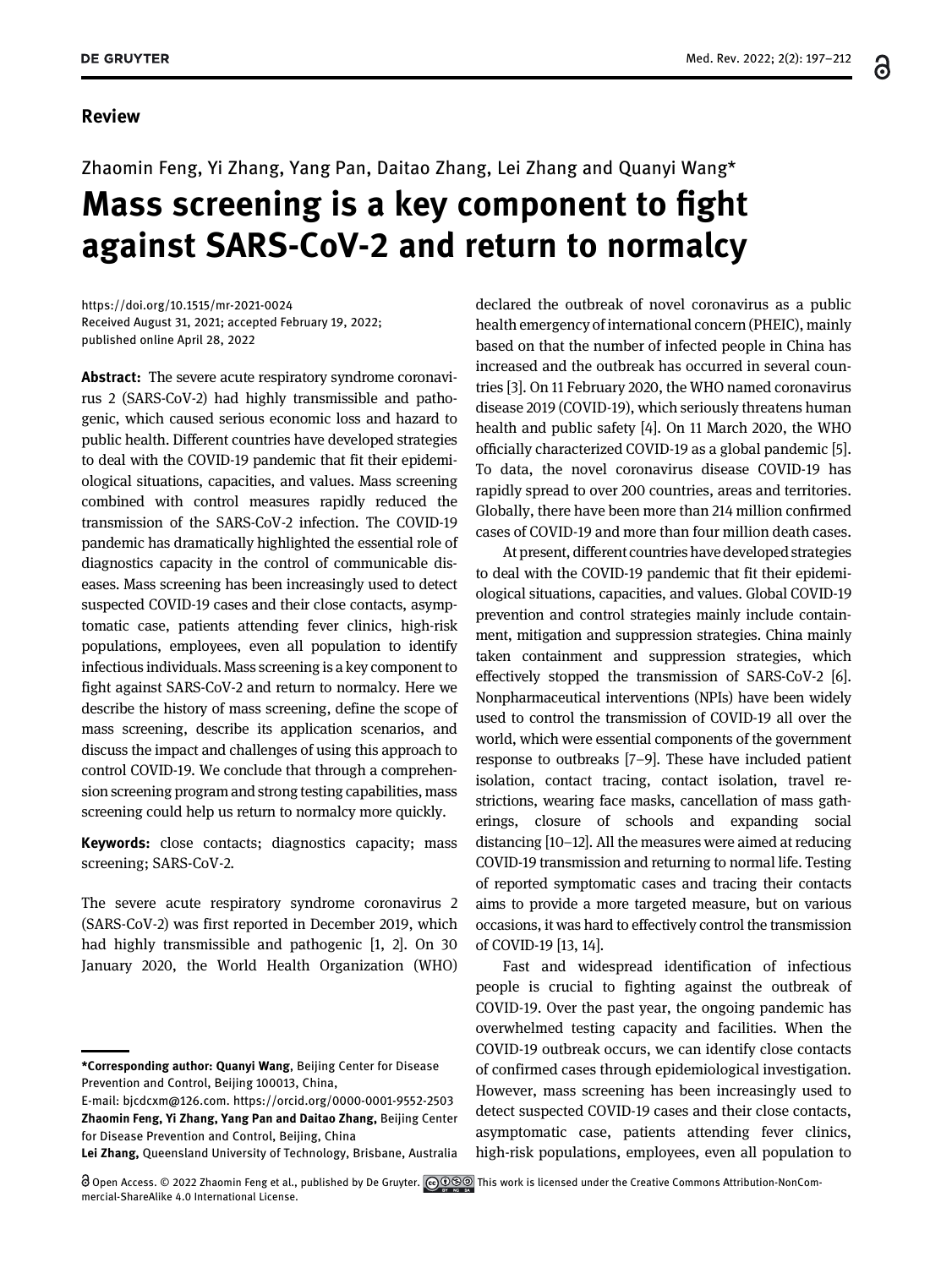identify infectious individuals. Although, screening on its own will not stop the spread of SARS-CoV-2, as part of a strategy, screening integrated with following isolation of those with positive test results in Beijing and Qingdao city have managed to control the widespread transmission of SARS-CoV-2 virus. Here we describe the history of mass screening, define the scope of mass screening, describe its application scenarios, and discuss the impact and challenges of using this approach to control COVID-19. We conclude that through a comprehension screening program and strong testing capabilities, mass screening could help us return to normalcy more quickly.

### The development of screening

The commission on chronic illness conference on preventive aspects of chronic disease held in 1951 [[15](#page-13-6)], defined screening as "the presumptive identification of unrecognized disease or defect by the application of tests, examinations, or other procedures which can be applied rapidly. Screening tests sort out apparently well persons who probably have a disease from those who probably do not. A screening test is not intended to be diagnostic. Persons with positive or suspicious findings must be referred to their physicians for diagnosis and necessary treatment". In general, it had taken the definition to imply a relatively simple (though not necessarily unsophisticated) method of case-finding. According to the form of the screening, the screening can be divided into mass screening, selective screening, and multiple screening.

Mass screening is a term used to indicate the large-scale screening of whole population groups [\[15](#page-13-6)]. It referred to screening where no selection of population groups is made. Selective screening is used for the screening of selected highrisk groups in the population. It may still be large-scale, and can be considered as one form of population screening. Multiple screening has evolved by combining single screening tests. Where much time and effort has been spent by a population in attending for a single test. It is natural to consider the economy of offering other tests at the same time. Multiple screening has been defined as "the application of two or more screening tests in combination to large groups of people" [\[16\]](#page-13-7). In 1967, two comprehensive multiple screenings were carried out in South East London involving 7,000 adults aged 40–65 followed-up for nine years [\[17](#page-13-8)]. Finally, the cost of multiple screening was too high. This was relatively ineffective and uneconomic. Hence, in 1976, a Canadian Task Force on the Periodic Examination was commissioned, leading to some reports and recommendations concerning

screening [[17\]](#page-13-8). In 1984, the United States Preventive Services Task Force was formed, which in 1989 published the recommendations on screening [\[17](#page-13-8)]. Different organizations have different definitions of screening ([Table 1\)](#page-1-0).

<span id="page-1-0"></span>Table 1: Definitions of screening.

| Source                                          |      | <b>Year Definition</b>                                                                                                                                                                                                                                                                                                                                                                                                                                                                                                                                        |
|-------------------------------------------------|------|---------------------------------------------------------------------------------------------------------------------------------------------------------------------------------------------------------------------------------------------------------------------------------------------------------------------------------------------------------------------------------------------------------------------------------------------------------------------------------------------------------------------------------------------------------------|
| <b>US Commission on</b><br>Chronic Illness [22] | 1957 | Screening is the presumptive identi-<br>fication of unrecognized disease or<br>defect by the application of tests,<br>examinations or other procedures,<br>which can be applied rapidly.<br>Screening tests sort out apparently<br>well persons who apparently have a<br>disease from those who probably do<br>not.                                                                                                                                                                                                                                           |
| Mckeown [23]                                    | 1968 | Screening is medical investigation<br>which does not arise from a patient's<br>request for advice for a specific<br>complaint.                                                                                                                                                                                                                                                                                                                                                                                                                                |
| Wilson and Jungner<br>$[24]$                    | 1968 | Mass screening is the large-scale<br>screening of whole population<br>groups. Selective screening is<br>screening of certain high-risk groups<br>in the population. Multiphasic<br>screening is the administration of<br>two or more screening tests to large<br>groups of people. Surveillance is<br>long-term observation of individual<br>populations. Case-finding is<br>screening of patients already in con-<br>tact with the health services to detect<br>disease and start treatment. Early<br>disease detection refers to all types<br>of screening. |
| NSC-First Report [25]                           | 1998 | Screening is the systematic applica-<br>tion of test or inquiry to identify in-<br>dividuals at sufficient risk of a<br>specific disorder to warrant further<br>investigation or direct preventive ac-<br>tion among persons who have not<br>sought medical attention on account<br>of symptoms of that disorder.                                                                                                                                                                                                                                             |
| <b>NSC-Second Report</b><br>$[26]$              | 2000 | Screening is a public health service<br>in which members of a defined pop-<br>ulation, who do not necessarily<br>perceive that they are at risk of, or are<br>already affected by, a disease or its<br>complications, are asked a question<br>or offered a test to identify those in-<br>dividuals who are more likely to be<br>helped than harmed by further tests<br>or treatment to reduce the risk of<br>disease or its complications.                                                                                                                    |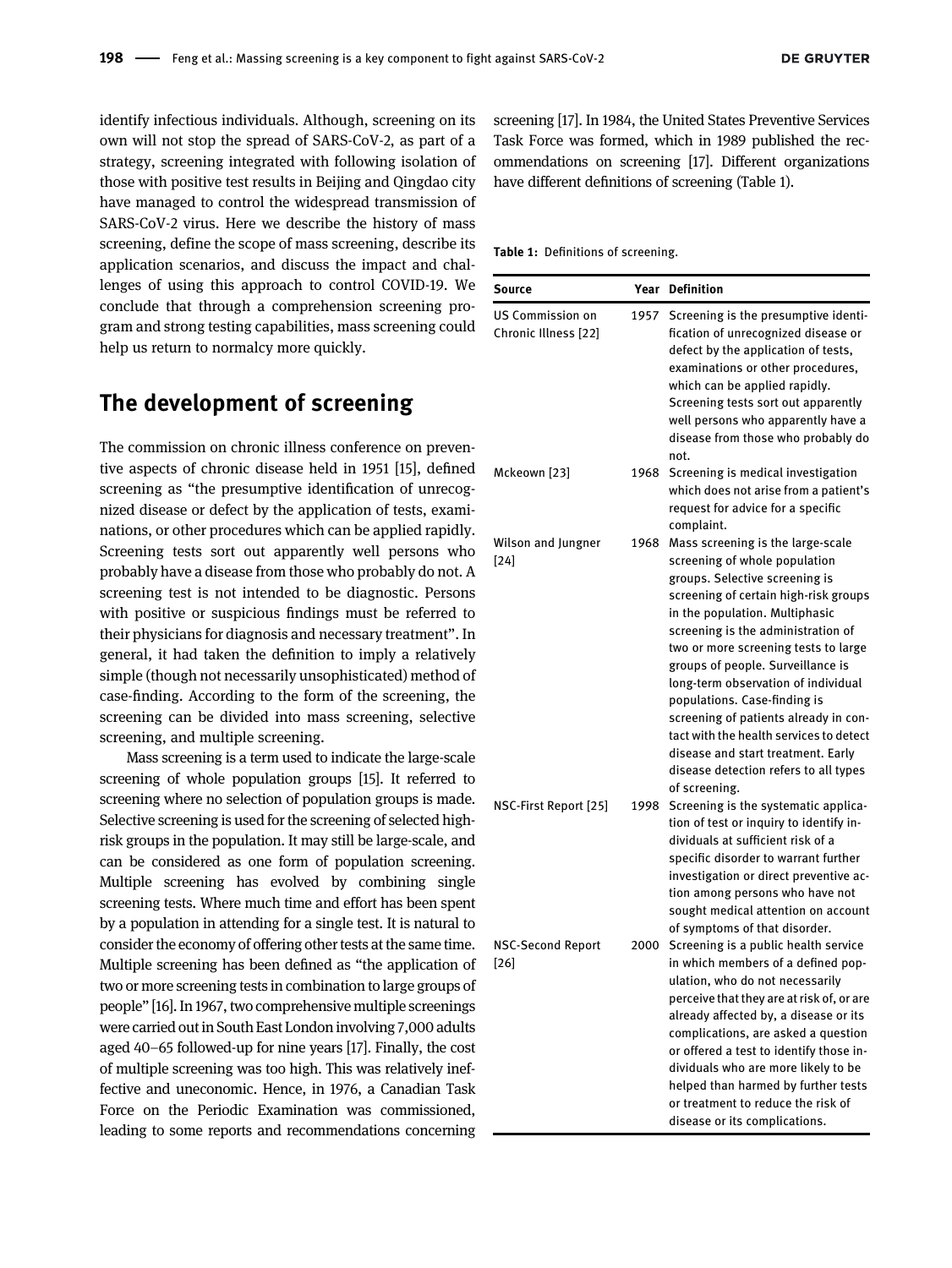Much screening practice evolved in the USA during the 1950s in the form of multiple screening programmes [15–[19\]](#page-13-6). In 1961, Thorner and Remein of the US Public Health Service published the first comprehensive review of the principles of screening [\[20\]](#page-13-14). In 1968, Wilson and Jungner produced their Principles and Practice of Screening for Disease, which was published as a World Health Organization monograph [\[15](#page-13-6)]. Screening is the examination of entire population or group within population to determine their risk factors of disease and the disease at its asymptomatic stage. Successfully identifying human immunodeficiency virus (HIV) infection during pregnancy through screening tests reduced vertical transmission of HIV to less than 1% when effective combination antiretroviral therapy [[21\]](#page-13-15). During the A (H1N1) 2009 pandemic, screening has the potential to detect travellers with clinical signs or symptoms of infectious disease, exit population, and targeted entry population [[22](#page-13-9)]. In August 2014, the Ebola virus disease (EVD) outbreak in West Africa a public health emergency of international concern. Entry screening at airports, ports, and land crossings is the key measure for Ebola virus disease preparedness. Entry screening is a public health intervention used to identify persons with possible symptoms of, or risk of exposure to, Ebola virus disease (EVD), to prevent them from further travel. Screening measures are based upon risk and can be adapted for airports, land border crossings and sea ports. Objectives of entry screening is to identify ill travelers with signs and symptoms consistent with EVD, and their potential contacts, to identify appropriate public health measures, such as treatment and isolation, that are commensurate with the risks and do not unduly interfere with international travel, to protect the health of travellers, their families, and the population of the destination country [\[23](#page-13-10)]. Entry screening for Ebola prevention and control measures can also be applied to SARS-CoV-2 control. In 1999, Crossroads proposed comprehensive principles for evaluating a screening programme from an ethical, legal and social behavioural perspective. These principles should be fully considered when screening.

- (1) The burden of screening diseases is an important factor.
- (2) The target population for screening can be defined.
- (3) The disease is in the latent period or preclinical stage at a high level.
- (4) The natural history of the condition, including development from latent to declared disease, should be adequately understood.
- (5) There should be a suitable test or examination.
- (6) There is a comprehensive screening program.
- (7) The components of the screening program are continuous and well-developed.
- (8) Screening subjects can benefit from physical, psychological and social life.
- (9) Screening should be equipped with disease monitoring, prevention, treatment, education and social support.
- (10) A consensus must be reached beforehand on the measures to be taken against those who have a positive screening result.
- (11) The costs of screening should be weighed in terms of economics, psychology, sociology, medicine and health services.
- (12) Screening programmes should be accepted by the target population but should not negatively affect non-participants.
- (13) Confidentiality measures shall be taken for those screened and those not attending.

The basic steps in a screening programme for reducing disease risk in whole population [\(Figure 1](#page-3-0)). [Figure 1](#page-3-0) is referred to the textbook Screening: Evidence and practice [\[15](#page-13-6)]. Our goal is to screen the target population from the whole population. The initial screening process was named as "sieve". Due to the accuracy of test results, this process will produce false negatives and uncertain test result. The subsequent testing and investigation were named as "sort". This diagnostic phase also will produce diagnostic results negative and uncertain results. We carried out a diagnostic test for the positive population of screening test. Some interventions will be implemented for people with positive diagnoses, such as quarantine of infectious diseases. Assessment must also be an integral part of any screening process. In 1971, Cochrane and Holland came up with seven criteria included simplicity, acceptability, accuracy, cost, repeatability, sensitivity, and specificity for evaluation, which are still in effect today [\[24](#page-13-11)] [\(Table 2](#page-3-1)).

## Scope of mass screening for SARS-CoV-2

Mass screening for SARS-CoV-2 is the most practical way to solve the current crisis [\[25](#page-13-12), [26](#page-13-13)]. Screening test to identify SARS-CoV-2 infections is critical to controlling the global COVID-19 pandemic starting in late 2019. In some countries, the large-scale use of screening tests have become a cornerstone of successful containment strategies [[27](#page-13-16)]. In 2020, Singapore used a comprehensive surveillance system to detect as many cases as possible, and to contain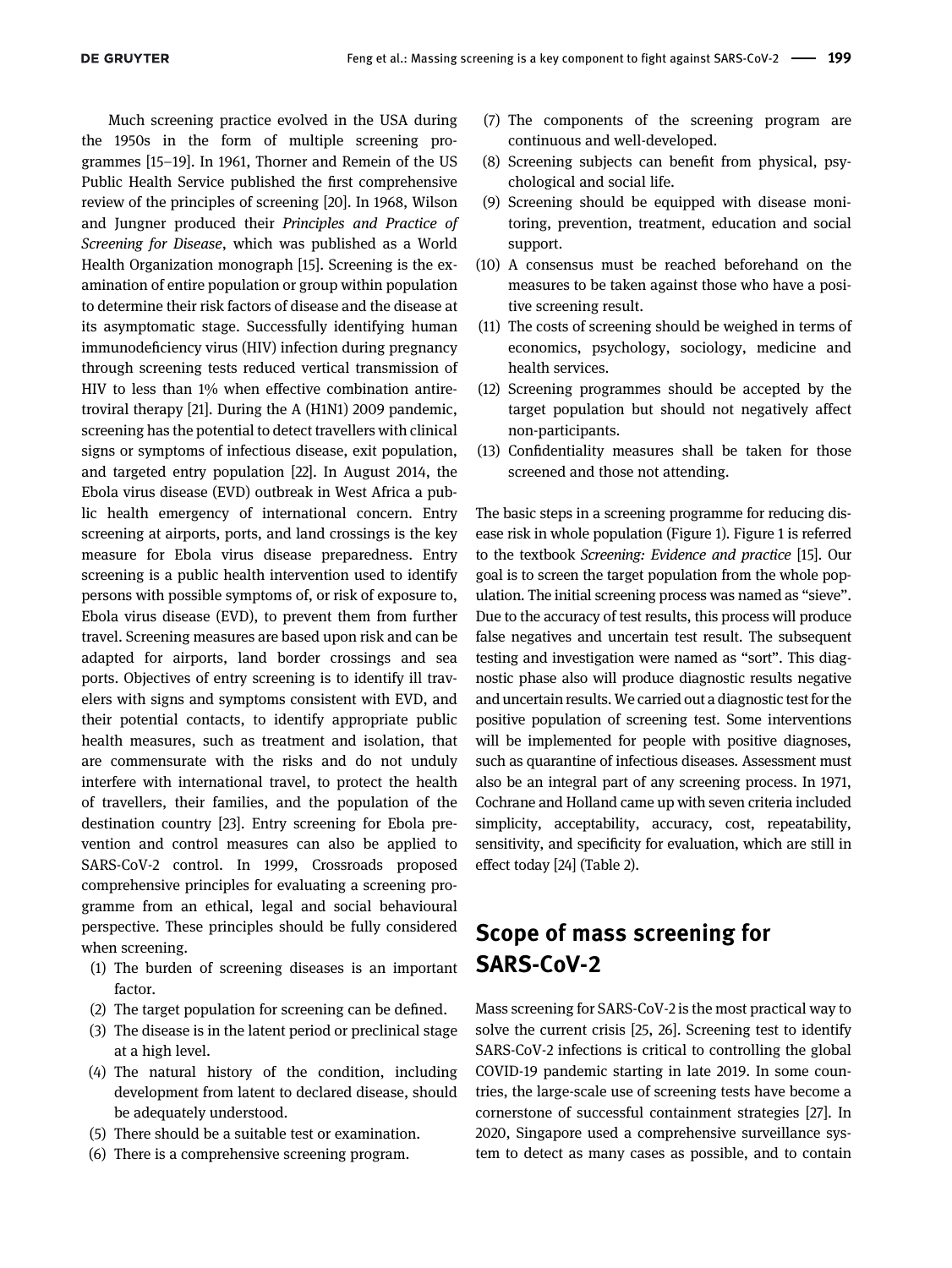

<span id="page-3-0"></span>Figure 1: The flow diagram of screening. The targeted population were screened from the whole population. The first phase was "sieve", which could test the positive population. The second phase was "sort", which could diagnostic the positive population. This process removes some false positives. We can take the interventions to the targeted population.

<span id="page-3-1"></span>Table 2: Summary of the screening evaluation.

| Index         | Criteria                                                                                                                                   |
|---------------|--------------------------------------------------------------------------------------------------------------------------------------------|
| Simplicity    | The test should be simple to perform, easy to interpret<br>and, where possible, capable of use by paramedics<br>and other personnel.       |
| Acceptability | Since participation in screening is voluntary, the test<br>must be acceptable to those undergoing it.                                      |
| Accuracy      | The test must give a true measurement of the condition<br>or symptom under investigation.                                                  |
| Cost          | The expense of the test must be considered in relation<br>to the benefits of early detection of the disease.                               |
| Repeatability | The test should give consistent results in repeated<br>trials.                                                                             |
| Sensitivity   | The test should be capable of giving a positive finding<br>when the individual being screened has the condition<br>being sought.           |
| Specificity   | The test should be capable of giving a negative finding<br>when the individual being screened does not have the<br>condition being sought. |

them at the individual level [\[27](#page-13-16)]. At the same time, it coupled with community-based measures proportionate to the transmission risk. This strategy has been effective in containing spread. Singapore's surveillance for COVID-19 aimed to identify as many cases as possible using complementary detection methods. The detection methods of mass screening included real-time reverse transcription polymerase chain reaction (RT-PCR), antigen tests, and serological tests. In Singapore, PCR testing for COVID-19 is available at all public hospital laboratories to increase diagnostic capacity. Serological tests were used to investigate linkages between cases and clusters. RT-PCR detection of respiratory tract specimens in the laboratory is the reference standard for the diagnosis of COVID-19. Besides, point-of-care techniques and serological immunoassays are emerging rapidly. There are more and more screening methods. But there are still many problems in different countries. Many wealthy countries have faced challenges in providing testing and specimen collection that have inhibited rapid growth in testing capacity [[28\]](#page-13-17). In a lowresource environment, these challenges may be even greater [[28\]](#page-13-17). Urging clinical and public health needs are now driving an unprecedented global effort to improve the detection capacity for SARS-CoV-2 infection.

Diagnostic testing was implemented at different time among persons with proven or suspected COVID-19 [\(Figure 2](#page-4-0)). The mass screening could be used to test the asymptomatic infection at incubation period of SARS-CoV-2 infection. Test design must consider several parameters, such as assay sensitivity, specificity testing, the limit of detection, turnaround time, throughput, batch processing and cost. It is important to recognize the acceptable diagnostic accuracy of the test [[29\]](#page-13-18). Although real-time reverse transcription polymerase chain reaction (RT-PCR) analyzed for respiratory specimens in the laboratories is the cornerstone of COVID-19 diagnostic tests, several novel or adjuvant diagnostic methods are developed and evaluated [[30,](#page-13-19) [31\]](#page-13-20). Accurate rapid screening tests for SARS-CoV-2 infection could contribute to clinical and public health strategies to manage the COVID-19 pandemic. So, we have summarized some commonly used screening methods for COVID-19 detection, included molecular tests, antigen tests, and serologic tests [\(Table 3\)](#page-4-1). The advantages and disadvantages of diagnostic testing for SARS-CoV-2 were showed in [Table 3.](#page-4-1)

#### Molecular tests

Molecular tests are widely used to screen for COVID-19. The current gold standard for virus detection is nucleic acid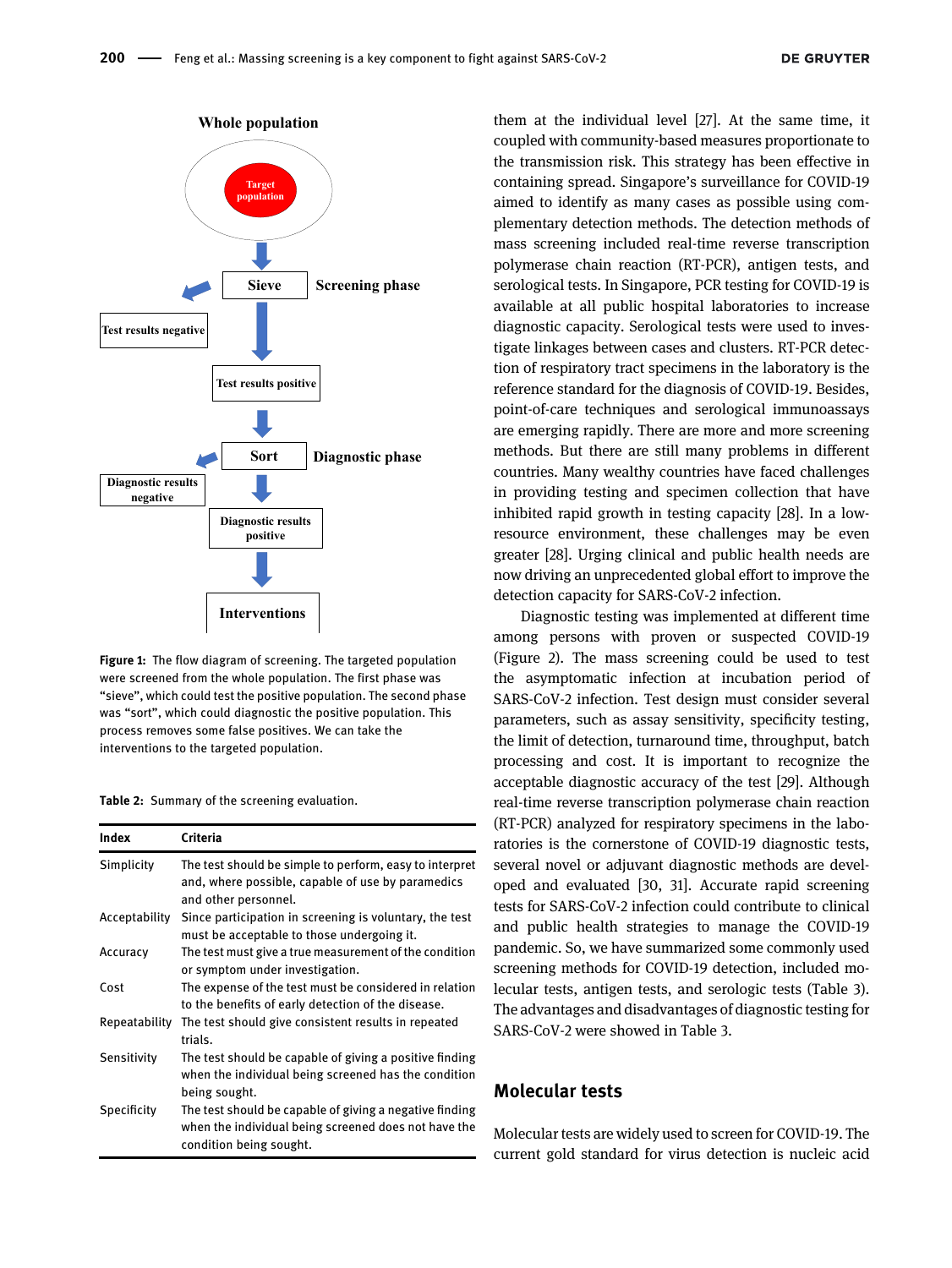

<span id="page-4-0"></span>Figure 2: The diagnostic testing among persons was used to screened the patients of COVID-19. The screening could conduct from the incubation period to the symptomatic phase. At different phase, different measures were implemented.

<span id="page-4-1"></span>Table 3: The advantages and disadvantages of diagnostic testing for SARS-CoV-2.

| Test<br>methods                        | <b>Advantages</b>                                                                               | <b>Disadvantages</b>                                                                                                      |
|----------------------------------------|-------------------------------------------------------------------------------------------------|---------------------------------------------------------------------------------------------------------------------------|
| Molecular<br>tests                     | Wide dynamic detection<br>range, wide application<br>range, high specificity<br>and sensitivity | Requires higher laboratory<br>conditions, amplification<br>efficiency is easily affected,<br>takes at least several hours |
| Antigen<br>tests<br>Serologic<br>tests | Rapid test to results and<br>low-cost detection<br>Assess individual and<br>population immunity | The sensitivity is relatively<br>low<br>Likely false native in early<br>disease                                           |

amplification test, which is identified with nasopharyngeal swab by quantitative RT-PCR. In acute respiratory infection, RT-PCR assay is the most effective method for detection causative viruses from respiratory specimens. The study found that RT-PCR assays were highly sensitive, with best results obtained for E gene and RdRp genes of SARS-CoV-2 assays (5.2 and 3.8 copies per reaction at 95% detection probability, respectively) [\[32\]](#page-13-21). The limit of detection from tests were 3.9 and 3.6 copies per reaction for E and RdRp genes, respectively [[32](#page-13-21)]. In China, the detection kits of SARS-CoV-2 target highly conserved ORF1ab and N genes for RT-PCR. Another study targeted the ORF1ab and N gene regions of SARS-CoV-2, they developed the RT-PCR assays to detect SARS-CoV-2 in human clinical specimens [[33\]](#page-13-22). The assays have a dynamic range of at least seven orders of magnitude and the limits of detection were ≥10 copies per reaction of the positive control plasmid [\[33](#page-13-22)]. The oropharyngeal and nasopharyngeal swab should be transferred

into universal transport medium, which were used to detect for RT-PCR. By monitoring SARS-CoV-2 viral loads in upper respiratory specimens obtained from patients, higher viral loads (inversely related to Ct value) were detected soon after symptom onset, with higher viral loads detected in the nose than in the throat by RT-PCR assays [[34\]](#page-13-23). The mean viral load of severe cases was around 60 times higher than that of mild cases, suggesting that higher viral loads might be associated with severe clinical outcomes, compared the viral dynamics in mild and severe cases of COVID-19 [[35](#page-13-24)].

All kinds of clinical specimens, such as bronchoalveolar lavage, sputum, saliva, nasopharyngeal swabs, oropharyngeal swabs, feces, and blood for detection of SARS-CoV-2 virus were evaluated. Nasopharyngeal swabs and oropharyngeal swabs are currently standard respiratory specimens of the upper respiratory tract recommended for diagnostic testing for COVID-19. However, the collection of nasopharyngeal swabs presents challenges, such as exposure to health care workers, supply chain constraints related to swabs and personal protective equipment, and difficulties with self-collection.

Saliva samples are very easy to collect, which could solve the problem of nasopharyngeal swabs collected. The study evaluated the nasopharyngeal swabs and saliva samples collected from individuals in either a healthcare or a community setting [[36](#page-13-25)]. There are two protocols for nucleic acid extraction from saliva samples, one is direct nucleic acid extraction, just like nucleic acid extraction from nasopharyngeal swabs [[36](#page-13-25)]. Another protocol was that the saliva samples were processed with homogenization step using a bead mill homogenizer before RNA extraction [\[36\]](#page-13-25). The first protocol showed that lower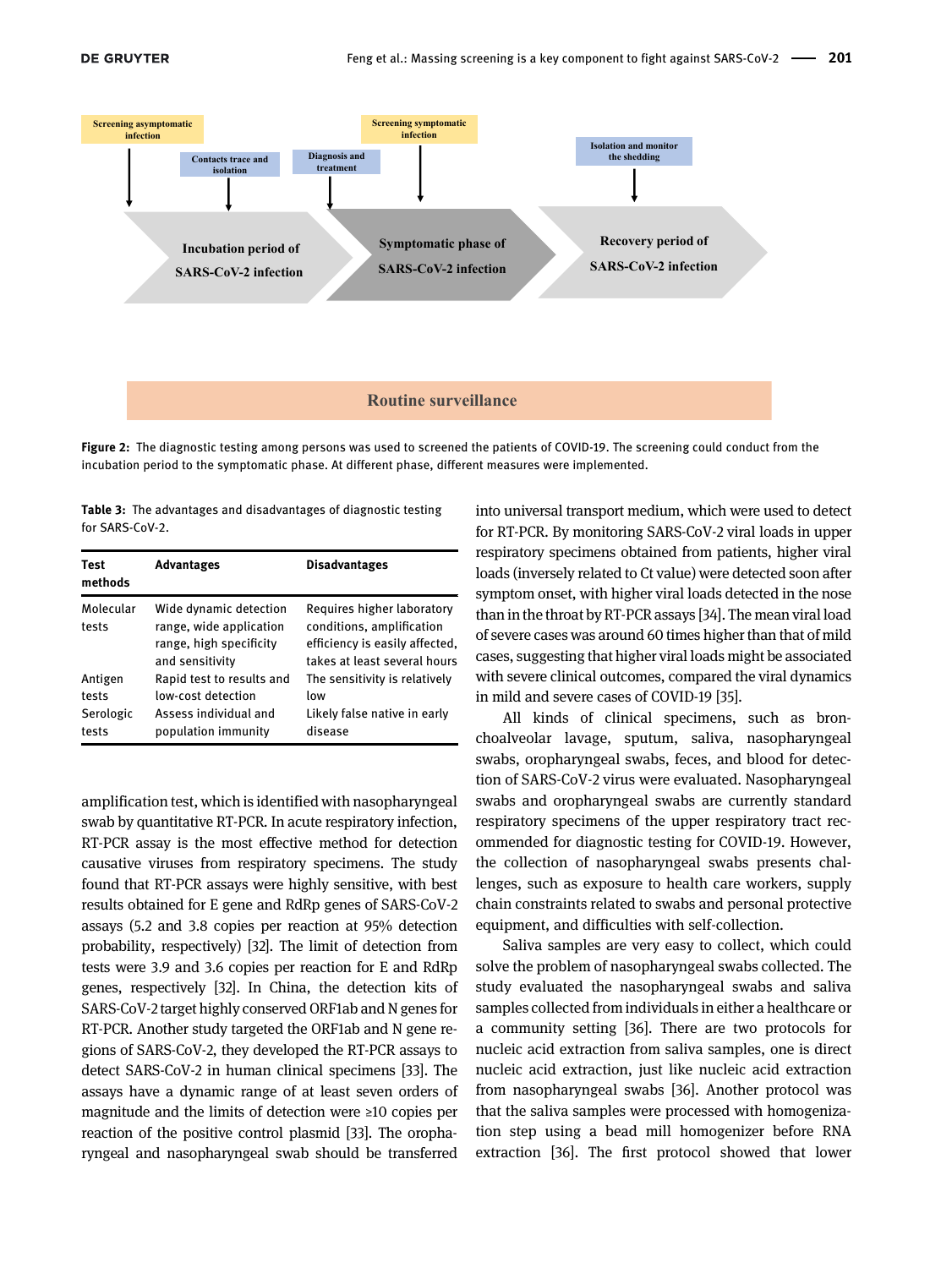sensitivity (50%) of saliva samples compared with nasopharyngeal swabs samples (89.7%). The concordance for positive results between the two tests was only 39.7%. The detection rate in saliva samples was significantly lower compared with that in nasopharyngeal swabs samples. Besides, the cycle threshold values of N and ORF1ab genes were significantly higher in saliva samples compared with nasopharyngeal swabs. The second protocol demonstrated that the detection rate for SARS-CoV-2 was significantly higher in saliva compared with nasopharyngeal swabs (97.8 vs. 78.9%). The concordance for positive results between two tests was 76.8%. Besides, the cycle threshold values of N and ORF1ab genes were significantly lower in saliva samples compared with nasopharyngeal swabs. These results suggested that the sensitivity of saliva samples observed in the first protocol was lower due to inadequate sample handling compared to the second protocol. A five-sample pooling strategy with saliva was successful validation. The pooled testing results demonstrated that the positive percentage agreement was 95%. The study showed that the saliva samples are more sensitive than nasopharyngeal swabs samples if properly collected and treated prior to extraction and PCR. However, it must be emphasized that homogenization is an additional step in the workflow that will increase processing time compared with nasopharyngeal swabs samples. In addition, laboratories intending to perform saliva testing in different regions of the world should evaluated similar homogenizing methods, because homogenizers may not be available in these regions. A study was implemented to examine the use of weekly saliva RT-PCR testing for SARS-CoV-2 detection among nursing home workers as a strategy to control disease transmission within nursing home in Belgium. Weekly saliva RT-PCR testing for SARS-CoV-2 demonstrated large-scale feasibility and efficacy in disrupting the chain of transmission [\[37](#page-13-26)].

The method of RT-PCR poses wide dynamic detection range, wide application range, high specificity and sensitivity. To assess the diagnostic accuracy of molecular tests for SARS-CoV-2 infection, a systematic reviews showed that the sensitivity and specificity of molecular tests were 95.1 and 98.8%, respectively [[38](#page-13-27)]. But RT-PCR detection method requires higher laboratory conditions, and the amplification efficiency is easily affected by PCR inhibitors [[39,](#page-13-28) [40](#page-13-29)]. Besides, the method takes at least several hours.

In 1943, Dorfman used the pooling strategy to detect the affected members of large population [\[41](#page-13-30)]. Dorfman's strategy was to test all groups, and then to test every number of every infected group. A pool was considered positive if the viral gene was amplified, and individual

samples within the pool were re-tested individually. To identify individuals infected with SARS-Cov-2, the naive approach is to test everyone separately. However, it is far more efficient to pool samples and test these sample pools together at low prevalence. Cost reductions can be achieved by pooling subsamples and testing them in groups. At present, the pooling strategy was used for SARS-CoV-2 tests [[42\]](#page-13-31). A balance must be considered between increasing the group size and retaining test sensitivity, as sample dilution increase the likelihood of false negative test result for individuals with a low viral load in the sampled region at the time of the test [[43](#page-14-0)]. The use of group testing by RT-PCR on a massive scale to monitor infection rates closely and continually in a population, along with the rapid and effective isolation of people with SARS-CoV-2 infections, provides a promising pathway towards the long-term control of coronavirus disease 2019 (COVID-19) [[43](#page-14-0)]. By used and monitored a large-scale, adaptive 8- and 5-samples pooling of nasopharyngeal sample lysates were used to detect the SARS-CoV-2 [[44\]](#page-14-1). Data analysis of nearly 135,000 pooled samples revealed high empirical efficiency of sample pooling, out weighting a minor, clinically insignificant loss of sensitivity [\[45\]](#page-14-2). The pooled testing strategy spared 76% of RNA extraction and RT-PCR tests, even in the setting of a changing prevalence rate  $(1\% - 6\%)$  [\[44\]](#page-14-1). In UK, pooled testing for SARS-CoV-2 could provide the solution to testing strategy [[45\]](#page-14-2). Pooling of up to 30 samples per pool can increase test capacity with existing equipment and test kits and detects positive samples with sufficient diagnostic accuracy [\[46\]](#page-14-3). Another study evaluated the pooled testing of nasopharyngeal swabs for SARS-CoV-2 by comparing the sensitivity of individual sample testing with 4- and 8-pool sample testing [\[47](#page-14-4)]. The results showed that the sensitivity becomes considerably lower when the samples are pooled, which is high percentage of false negative reports with larger sample pool size and when the patient viral load is low or weak positive samples [[47\]](#page-14-4). In our country, the pooling strategy was widely used for the mass screening of SARS-CoV-2 in Beijing and Qingdao. The pooling detection strategy in China generally adopts 5 samples or 10 samples for testing ([Figure 3](#page-6-0)). This measure saves the test time and cost, which effectively detects the nucleic acid of SARS-CoV-2.

#### Antigen tests

Overall, the preferred screening test is simple, inexpensive, acceptable to the participants, and has a high sensitivity and specificity. Although RT-PCR is accurate and reliable,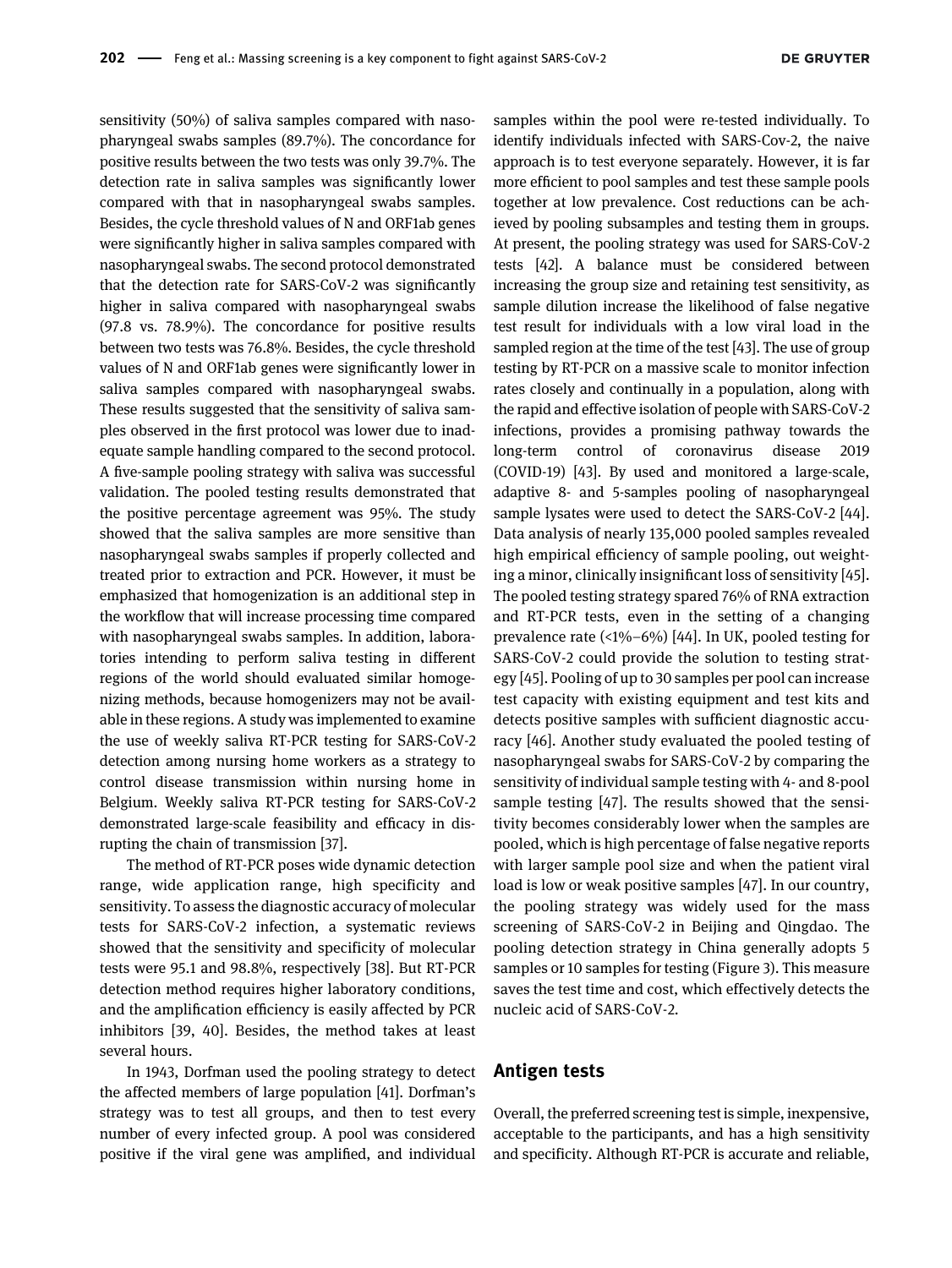

<span id="page-6-0"></span>Figure 3: The schematic overview of sample pooling strategy of SARS-CoV-2 detection for mass screening. We can collect the nasopharyngeal swabs samples. Pooled testing of 5 and 10 samples pooled for SARS-CoV-2 virus was implemented when mass screening for population. A pool was considered positive if the viral gene was amplified, and individual samples within the pool were re-tested individually.

it takes a long time as a screening test. A rapid alternative is serological detection based on antibody, but these methods cannot be used for early diagnosis of infection. Theoretically, rapid antigen testing can provide the advantages of rapid test to results and low-cost detection of SARS-CoV-2. Tests for detecting respiratory syncytial virus or influenza virus antigens by immunoassay directly from clinical specimens have been commercially available for decades with low complexity and can provide results within minutes at the point of care [\[48\]](#page-14-5). Current tools for influenza and respiratory syncytial virus lack optimal sensitivity to exclude disease, and the same challenge is likely to be present for SARS-CoV-2, where testing needs to be conducted under clear guidance of correct interpretation [\[49](#page-14-6), [50\]](#page-14-7). Rapid antigen testing method has been widely used for detection the human coronavirus included severe acute respiratory syndrome (SARS), NL63, 229E [51–[53](#page-14-8)]. In 2016, the antigen test of middle east respiratory syndrome coronavirus (MERS-CoV) was developed, which based a monoclonal antibody to detect N protein for MERS-CoV. Despite its high specificity, the rapid MERS-CoV antigen test has a moderate sensitivity [\[54\]](#page-14-9). Indirect immunofluorescence with virus specific monoclonal antibody for the detection of human coronaviruses strains 229E and OC43 could detected coronaviruses in cell suspensions with infectious viral titers of 4.25 log  $TCID_{50}/mL$  for 229E and 2.0  $\log$  TCID<sub>50</sub>/mL for OC43, but this method had low sensitivity compared with RT-PCR [[55\]](#page-14-10). A fluorescence immunochromatographic assay for detecting nucleocapsid protein of SARS-CoV-2 in nasopharyngeal swab sample

and urine within 10 min was developed, the results were consistent with nucleic acid test for the same samples [\[56\]](#page-14-11). The nucleocapsid protein assay is an accurate, rapid, early and simple method for diagnosis of COVID-19, but the sensitivity is relatively low. The high viral titers may improve the diagnostic sensitivity of rapid antigen tests for human coronaviruses [[57\]](#page-14-12).

Quantitative RT-PCR detection of SARS-CoV-2 from nasopharyngeal swab specimens requires medical personnel with protective equipment and takes a long time. By eliminating these problems, self-collected saliva tests have a substantial logical advantage over non-selfcollected nasopharyngeal swab specimens. In June 2020, a chemiluminescence enzyme immunoassay was developed to detect SARS-CoV-2 nucleoproteins in nasopharyngeal swab samples or saliva samples within 35 min in Japan [[58](#page-14-13)]. A chemiluminescence enzyme immunoassay was used monoclonal antibodies against SARS-CoV-2-N protein. At the same time, the collected saliva specimens were extracted RNA, which were detected by RT-PCR. The results showed that the antigen concentration detected by chemiluminescence enzyme immunoassay was highly correlated with RNA viral load detected by RT-PCR, indicating that chemiluminescence enzyme immunoassay is a reliable and accurate detection method. Previous study on the SARS-CoV-2 antigen in nasopharyngeal swab specimens showed the detection results were consistent with the results of RT-PCR in 91.4% of 313 samples and 98.2% of 548 samples [[59,](#page-14-14) [60\]](#page-14-15). Kobayashi reported showed the concordance was lower with 66% of 100 nasopharyngeal swab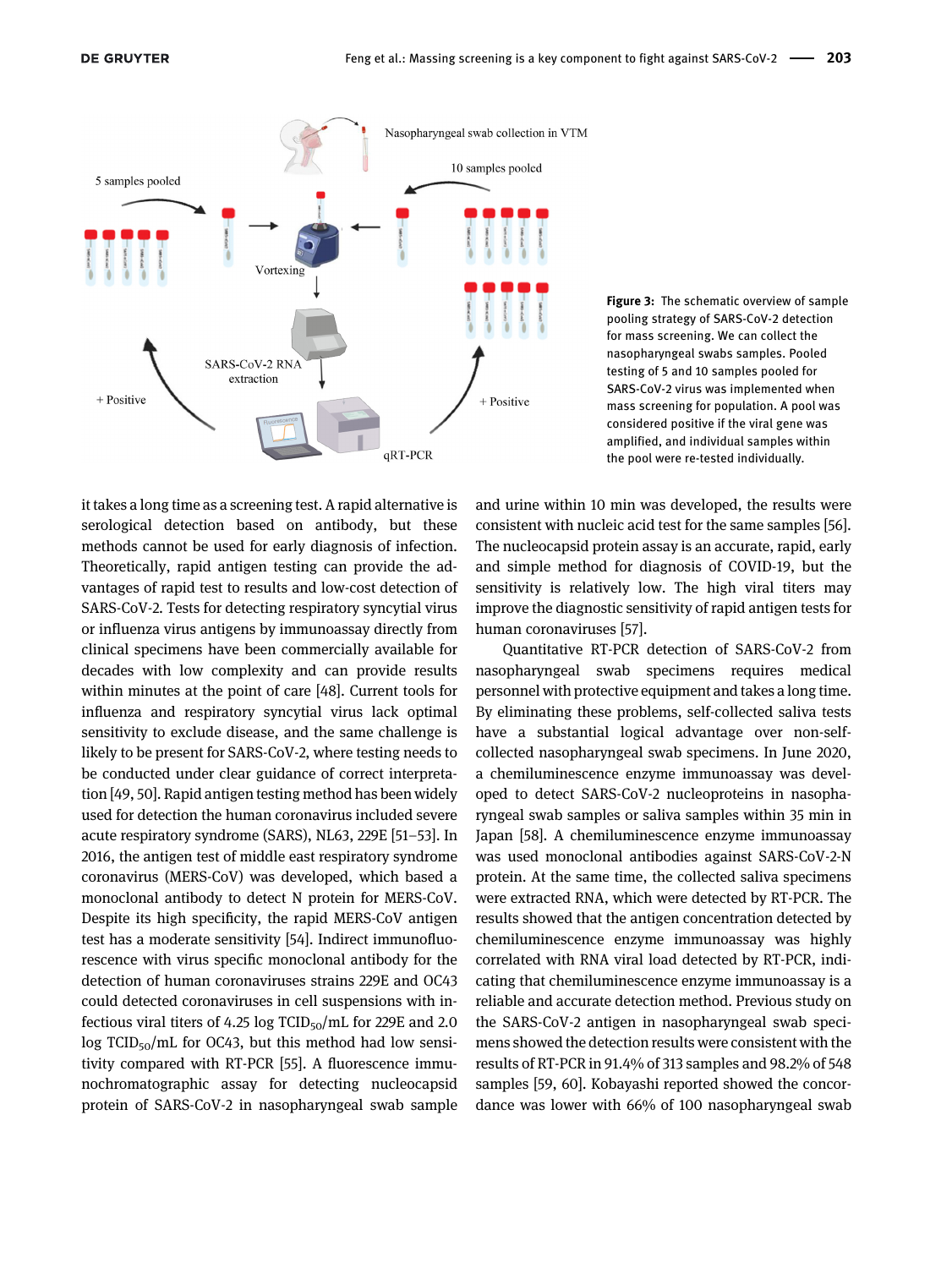specimens [[61\]](#page-14-16). The limitations of the study included the lack of longitudinal clinical follow-up and the low number of positive cases in the airport isolation cohort [\[58\]](#page-14-13). They were unable to verify that whether the participants who tested negative did not subsequently infected COVID-19 [\[58](#page-14-13)]. A systematic review showed that the sensitivity in symptomatic, symptomatic (up to seven days from onset of symptoms), and asymptomatic infection were 72, 78.3 and 58.1%, respectively [[38\]](#page-13-27). Average specificities were high in symptomatic and asymptomatic participants, and for most brands the overall summary specificity was 99.6% [\[38](#page-13-27)]. Simple antigen-based tests, if sufficiently sensitive, may be useful in low-resource settings and home settings to provide isolation and spatial isolation measures for patients without serious disease and their contacts.

#### Serologic tests

Serological assays are particularly important for antibody testing in the diagnosis of novel and emerging human coronaviruses included SARS-CoV and MERS-CoV [[62,](#page-14-17) [63](#page-14-18)]. Antibodies are formed by the body's immune system in response to infections, and can be detected in whole blood, plasma or serum for laboratory. In these cases, the affected patient may not test positive for viral RNA, especially in the early stages of disease, but an immune response can be retrospectively shown to have occurred.

Serology tests to detect the presence of antibodies to SARS-CoV-2 could identify previous SARS-CoV-2 infection, and may help to confirm the presence of current infection. Serology can be used as an adjuvant diagnostic tool when SARS-CoV-2 is detected, especially rapid antigen and/or molecular assays are neither available nor stable. Serological tests used to identify IgA, IgM, and IgG antibodies against SARS-CoV-2 from clinical blood or saliva specimens, such as enzyme linked immunosorbent assay (ELISA), may be less complex than molecular tests and have the potential to be used for diagnosis in some cases [[64](#page-14-19)]. A patient infected with SARS-CoV antibody response can take from days to weeks to reliably detect [\[64](#page-14-19)]. Negative results do not rule out SARS-CoV-2 infection, especially in those who have had recent exposure to the virus. Antibody cross-reactivity to non-SARS-CoV-2 coronavirus proteins is also a potential problem, so the positive results could be the result of past or present infection with other human coronavirus [[65](#page-14-20)]. Serological tests may be more relevant when patients receive medical treatment for late-stage complications of the disease, when RT-PCR may be false negative because the virus declines over time [[66\]](#page-14-21).

The development of serological tests that can accurately assess prior infection and immunity to SARS-CoV-2 is critical for epidemiological studies, ongoing surveillance, vaccine research, and potential risk assessment for health care workers. Immunoassays have been marketed in some countries, but their diagnostic accuracy and optimal use remain unclear. In China, many serology devices have received urgent approval from the National Medical Products Administration (NMPA), such as Wongfo Biotech, Innovita Biological technology, and Wantai Kairui Biotechnology.

Antibody tests are being considered and evaluated for both identification of past SARS-CoV-2 infection and current infection. The antibody test sensitivity was strongly related to time since onset of symptoms, with low sensitivity (IgG 66.5% and IgM 58.4%) between 8 and 14 days [\[67\]](#page-14-22). The sensitivity for IgG and IgM were 88.2 and 75.4%, respectively between 15 and 21 days. Between 22 and 35 days, the sensitivity for IgG and IgM were 80.3 and 68.1%, respectively. The specificity was high (>98%) for IgG and IgM antibody. The sensitivity of antibody screening test is too low in the first week since symptom onset to have a primary role for the diagnosis of COVID-19, but they may still have a role complementing other testing in individuals presenting later. Antibody tests are likely to have a useful role for detecting previous SARS-CoV-2 infection if used 15 or more days after the onset of symptoms.

New technologies, such as clustered regularly interspersed short palindromic repeats (CRISPR) based diagnostics, are being used to develop fast, simple, low-cost, portable, and temperature-stable detection methods for deployment in non-traditional and resource-limited environments, such as airports and border crossings. The COVID-19 pandemic has greatly highlighted the important role of diagnostic technology in controlling infectious diseases.

The COVID-19 pandemic has dramatically highlighted the essential role of diagnostics in the control of communicable diseases. Generally, RT-PCR for nuclear acid test is used to detect the current infectious individuals, while serum antibody test is mostly used to investigate the COVID-19 prevalence. Mass nucleic acid screening has been used in various forms and it has important differences from testing that aims to reach a diagnosis when someone has sought help for a problem, it usually carries out among people with no signs or symptoms, with the aim of early quarantine, and rapid finding and testing of close contacts, and interrupt spread. At present, most countries performed mass screening by using highly sensitive and specific nucleic acid testing assays to detect SARS-CoV-2 infection. However, nucleic acid testing has some limitations, including not only cost- and infrastructure-related issues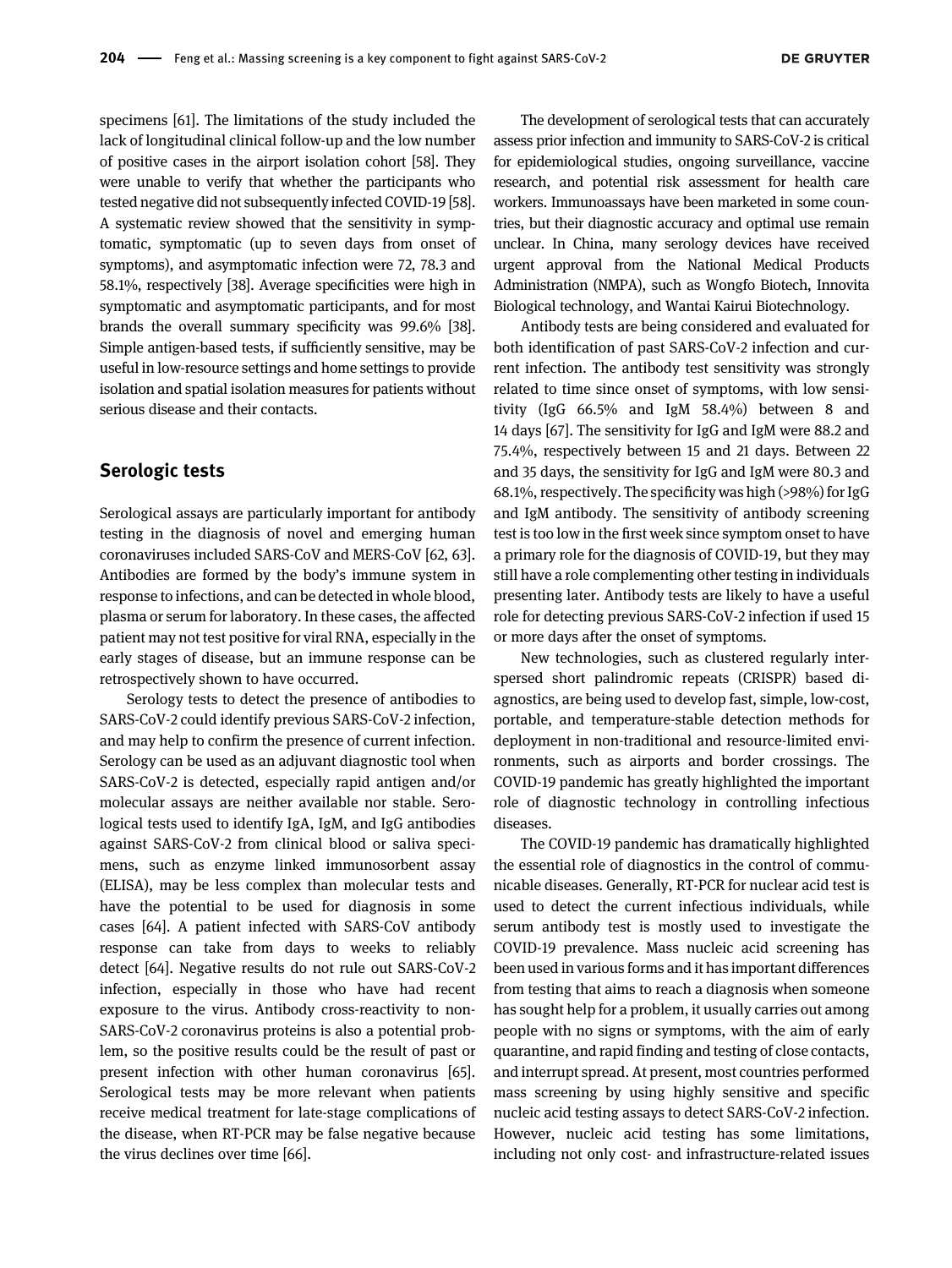but also possible false negative results, as suggested by the discrepancy observed among viral RNA testing, antigen test, serology test, and clinical symptoms in some cases. A study showed that the combination of viral RNA and antibody detection significantly improved the sensitivity of COVID-19 diagnosis, even in the early phase of one week after the onset of symptoms [[68\]](#page-14-23). Intensive deployment of diagnostic technology may help a small number of countries succeed in controlling transmission [[69\]](#page-14-24). Urgent clinical and public health needs are now drive an unprecedented global effort to improve SARS-CoV-2 detection capabilities.

## Application of mass screening for SARS-CoV-2

The outbreak of SARS-CoV-2 has placed unprecedented strain on worldwide. Isolation of cases and contact tracing is used to control outbreaks of infectious diseases, and has been used for the COVID-19 [\[70](#page-14-25)]. A test, trace, and isolate system can effectively tackle the COVID-19 outbreak all over the world [\[71\]](#page-14-26). Under this premise, we should first conduct diagnostic test to identify SARS-CoV-2 infections. Up to now, the transmission risk of SARS-CoV-2 was from asymptomatic carriers. Previous studies have shown that asymptomatic individuals infected with SARS-CoV-2 virus were infectious, and might subsequently become symptomatic [\[72\]](#page-14-27). It was obvious that asymptomatic carriers can transmit the virus even if they were asymptomatic. Based on estimated sequential intervals and incubation periods, modeling suggested that up to 44% of transmission occurred before symptoms appeared [[73\]](#page-14-28). The possibility of transmission by asymptomatic carriers was considered a possible driver of the pandemic. Appropriate measures were recommended, such as mass screening in presymptomatic and asymptomatic individuals in high-risk communities. However, whether asymptomatic carriers play an essential role in population-based transmission has remained an essential question.

Mass screening has been suggested as a systematic means of identifying positive carriers including asymptomatic individuals. It was used early in the pandemic in China and South Korea [\[74\]](#page-14-29). Asymptomatic individuals are similarly infectious as symptomatic patients, meaning that population wide containment strategies must rely on mass screening to ensure an early breaking the chains of infection if these can be delivered effectively. Containment of future outbreaks will largely depend on early detecting in work departments and geographic areas.

Mass screening combined with other control measures was highly successful in rapidly reducing SARS-CoV-2 transmission in some countries [\[75](#page-14-30)]. Mass screening could be able to maintain the health and welfare of our staff, rapid identification and isolation of infected health-care workers so as to protect patients and the wider community, and more rapid return to work of staff during this challenging period [\[76\]](#page-14-31). Mass screening has been used in various forms and it has important differences from testing that aims to reach a diagnosis when someone has sought help for a problem, it usually carries out among people with no signs or symptoms, with the aim of early quarantine, and rapid finding and testing of close contacts, and interrupt spread. Mass screening has played important role in controlling the outbreak of COVID-19.

#### Mass screening for SARS-CoV-2 in China

The mass screening in outbreak response mainly focused on early detection of infectious individuals among screened population. The strict lockdown measures were imposed in Wuhan from January 23 to April 8, 2020. During the first two months after Wuhan reopened, sporadic cases still appeared. However, there were still concerns that the risk of COVID-19 outbreak will seriously affect industrial production and social services, and restrict the normal life of residents. In order to determine the COVID-19 epidemic of Wuhan, the government of Wuhan performed a citywide nucleic acid screening for SARS-CoV-2 between May 14 and June 1, 2020. All city residents aged six years or older were eligible and 9,989,828 (92.9%) participated [[77\]](#page-14-32). No new symptomatic cases and 300 asymptomatic cases were identified. The detection rate was 0.303/10,000 and the prevalence of SARS-CoV-2 infection in Wuhan was very low [\[77](#page-14-32)]. All asymptomatic positive cases, positive cases, and their close contacts were isolated for at least two weeks until the results of nucleic acid testing were negative. In the screening programme, 76.7 and 23.3% of the samples underwent single and mixed testing, respectively. The screening of COVID-19 infection in Wuhan is a large-scale programme in post-lockdown settings, which offered the valuable lessons of international significance as more countries and cities around the world entering the postlockdown phase. This study provides the organization process, detailed technical methods used, the results of mass nucleic acid screening, and has important reference significance for other countries. In order to resume industrial production, social services, and the normal lives of residents, the city government of Wuhan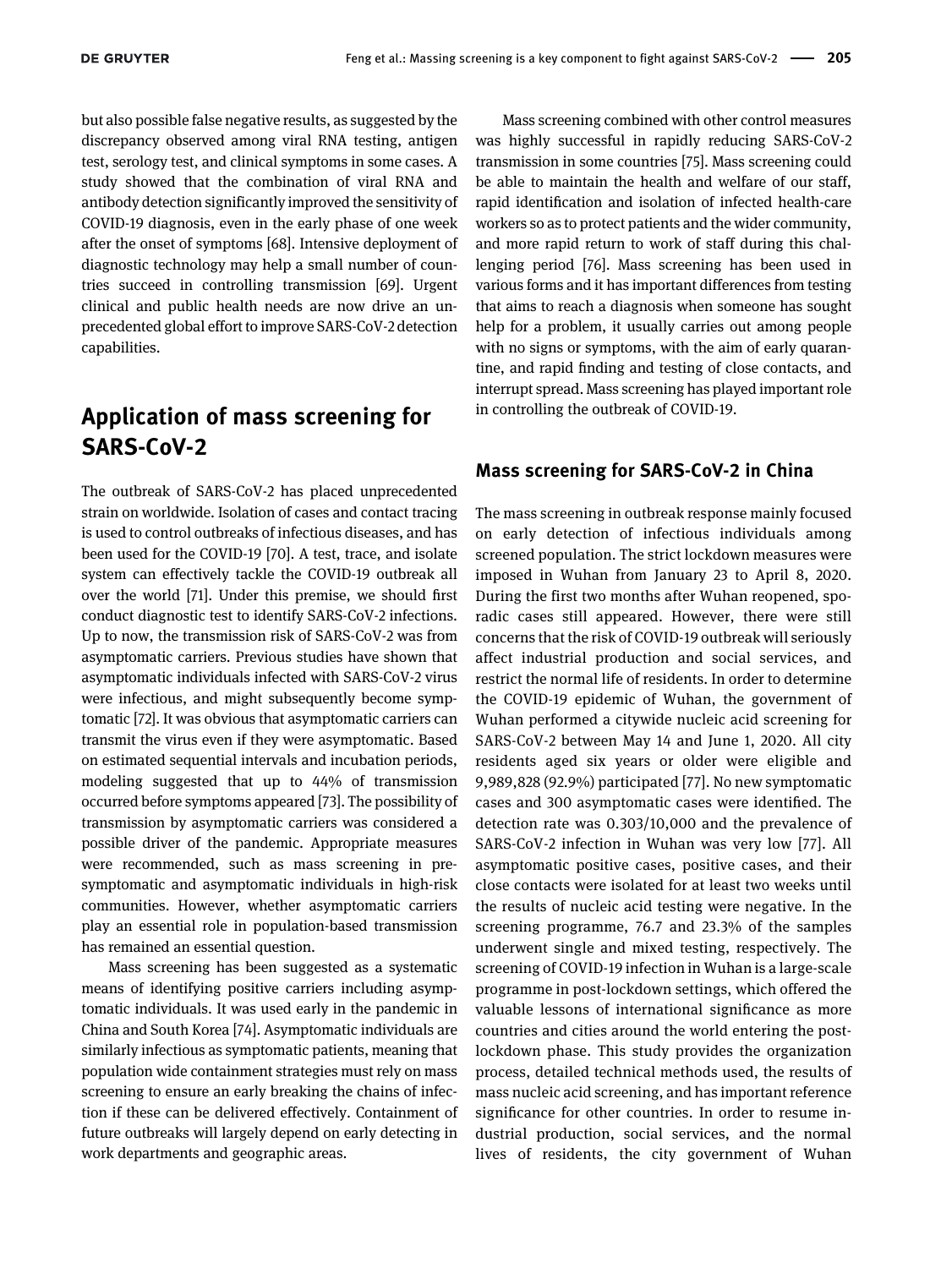carried out a comprehensive citywide nucleic acid screening of SARS-CoV-2 infection. The impacts and costeffectiveness of the citywide screening of SARS-CoV-2 infections on population's health, health behaviours, economy, and society are required to fully evaluate.

On 11 June 2020, a 52-year-old man suffering from fever and cough was diagnosed with COVID-19 in Beijing, after a 56-day zero new case interval. By RT-PCR tests, two environmental samples from Xinfadi Market (XFDM) were positive for SARS-CoV-2. To evaluate the extent of infection spreading, a screening campaign of SARS-CoV-2 infection was implemented over the city by Beijing Center for Disease Prevention and Control. Between 15 June and 10 July, a total of more than 10 million citizens, and 5,342 environmental samples were screened [\[25](#page-13-12)]. Eventually 368 positive cases were confirmed [[25](#page-13-12)]. On October 11, 2020, three cases of SARS-CoV-2 were reported in Qingdao. The local authorities launched aggressive contact tracing and isolation of close contacts of confirmed infection. The government of Qingdao launched a citywide, grid-based mass screening by RT-PCR. In order to minimize processing time and save resources, a pooled test method was used. Every pool contained from 3 to 10 people. If a pooled sample was positive, individual sample in the pool was launched RT-PCR testing [[26](#page-13-13)]. Until October 16, a total of 10.9 million people were tested. Nine positive cases related to the original cluster were tested using pooled testing [[26\]](#page-13-13). All testing were identified 12 cases. Testing millions of people in a short period is challenging and requires effective coordination and implementation, as well as the cooperation of residents.

In July 2021, the B.1.617.2 variant of SARS-CoV-2 was widely spread in Nanjing. In addition, the B.1.617.2 variant spread other cities from Nanjing. Mass screening was carried out to identified the infected individuals and curb the epidemic in Nanjing and other cities.

#### Mass screening for SARS-CoV-2 in New Zealand

An aggressive approach has enabled New Zealand to end community transmission of SARS-CoV-2. In New Zealand, the full lockdown measure allowed the country to effectively manage borders, and do contact tracing, testing, and surveillance. New Zealand has done a large amount of testing as a measure of COVID-19 eliminating, the testing included large scale testing of symptomatic people in early outbreak detection and testing of specific communities who are at higher risk of acquiring the virus [\[78\]](#page-15-0).

#### Mass screening for SARS-CoV-2 in Slovakia

With the development of rapid antigen tests, population screening for SARS-CoV-2 infection has become feasible and could reduce transmission. Mass screening combined with other control measures was conducted in Slovakia. In October 2020, Slovakia became the first country in the world to use rapid antigen tests in a campaign targeting the whole population in order to identify infections. The effectiveness of population-wide, rapid antigen test-based screening and other control measures in reducing SARS-CoV-2 infection prevalence is reported [\[79](#page-15-1)]. The study evaluated the impacted of repeated mass antigen testing coupled with quarantine measures on the spread of the COVID-19 pandemic using epidemiology data from Slovakia, which could be an effective tool in mitigating pandemic [\[80\]](#page-15-2). The most important limitation of this observational study is that we were unable to clearly distinguish the effect of the mass testing campaigns from that of the other nonpharmaceutical interventions introduced at a similar time, that have led to a reduction in contacts and mobility.

#### Mass screening for SARS-CoV-2 in Luxembourg

The strict lockdown measures were imposed by Luxembourg government in mid-March 2020 [[81\]](#page-15-3). This was followed by a gradual easing of restrictions, which aimed at launching population-wide SARS-CoV-2 screening programmes to pre-emptive break the infection chains. RT-PCR was performed using SARS-CoV-2 single well dual-target (ORF1ab and N gene) assay for nucleic acids extracted from oropharyngeal swabs [[81\]](#page-15-3). To save time and cost, a collection strategy was implemented involved mixing samples from four different individuals prior to RNA extraction and re-analyzing samples a second time separately from the positive sample pool. The mass screening identified 850 cases and an additional 249 cases resulting from contact tracing [\[81](#page-15-3)]. To assess the impact of mass screening on the epidemic dynamics, the SEIR model was used to evaluate the situation in Luxembourg in terms of implemented measures and identified case by mass screening and contact tracing. The analysis of the amplitude of active cases showed 29% would have increased in the peak of active cases without mass screening. The positive effect of mass screening was also highlighted by the total number of cases, which would have been 42.9% higher if the testing strategy had not been implemented.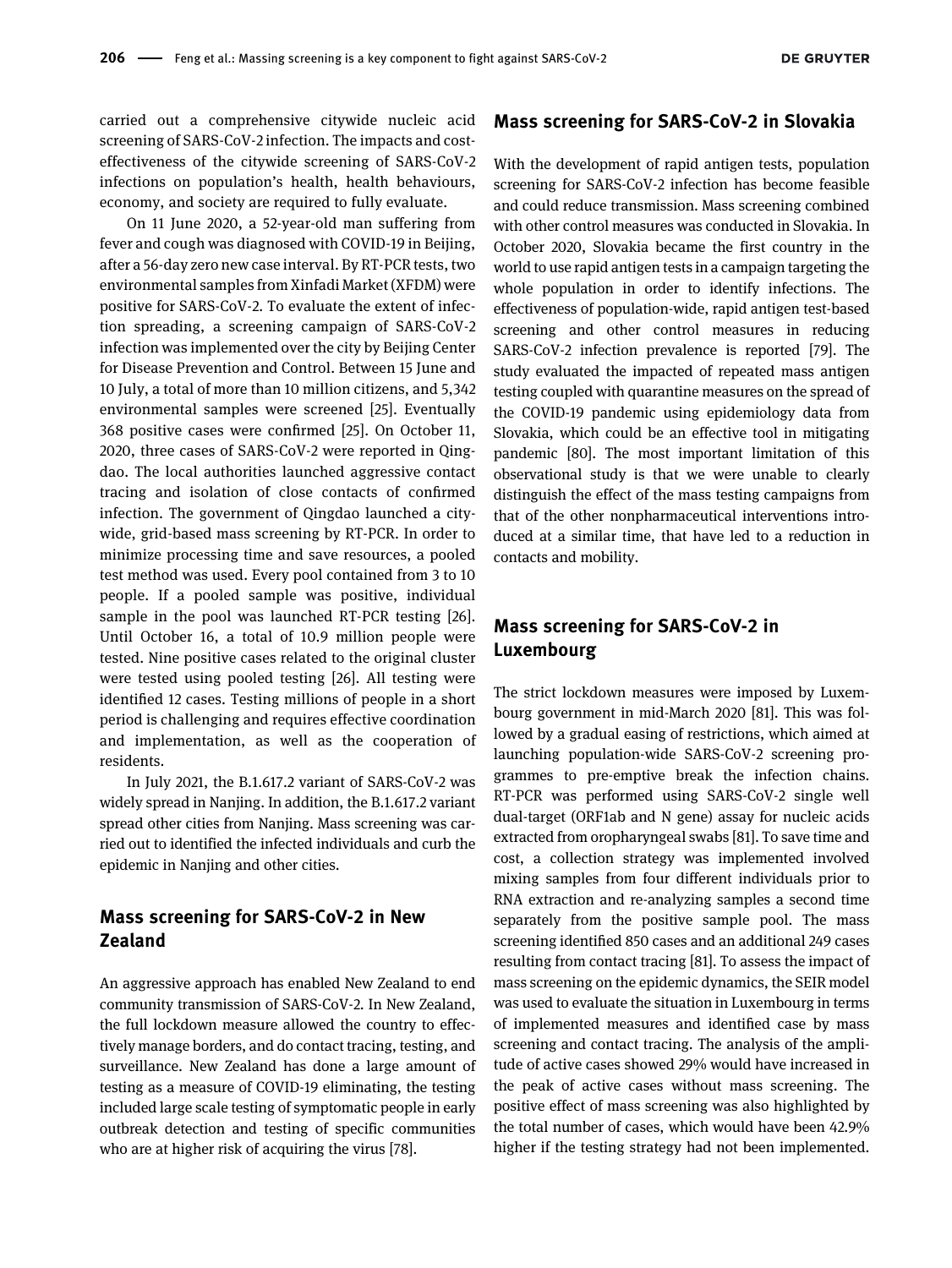The synergistic effect of mass screening and contact tracing was investigated to close tracing of mass screening indicator cases in the simulation. The effect of mass screening could be reduced by more than half without contact tracing.

#### Mass screening for SARS-CoV-2 in South Korea

South Korea experienced the COVID-19 outbreak and performed the rapidly screening testing. In the early epidemic phase, South Korea carried out the aggressive testing policy, which reduced the transmission and reproduction number, and the availability of medical interventions and resources for severe patients was related to a reduction in case fatality rate [\[75\]](#page-14-30). This study showed that the epidemiological spread patterns of COVID-19 in Korea and suggested the effectiveness of intervention policies based on aggressive testing and policies for severe patient care.

#### Mass screening for SARS-CoV-2 in Liverpool, UK

Liverpool was the first city in England to roll out mass testing of its population for COVID-19. All people living or working in Liverpool were be offered COVID-19 tests from Friday 6 November, regardless of whether they have symptoms [[82](#page-15-4)]. It is urgent the capacity of weekly viral detection. The diagnosis capacity, together with intensive contact tracing, could enable the country to resume normal life immediately. Within the tested population anyone infected would be detected within about a week of becoming infectious. This emergency measure would only be needed for about two months but could be rapidly reintroduced to control any future epidemic caused by the COVID-19 [[74](#page-14-29)]. Measures to prevent household transmission and to support those in isolation will be vital and might be a core part of a government's policy. It is time that UK government carried out the measure of "test and trace" to "test, trace, isolate, and support" [[83\]](#page-15-5). However, mass testing for COVID-19 in the UK caused an unevaluated, under designed, and costly mess. According to the UK's National Screening Committee for appraisal of a programme's viability, effectiveness, and appropriateness, it does not do well and has been already roundly criticized [\[84](#page-15-6)–86].

When mass screening is conducted, all potential highrisk populations were tested for SARS-CoV-2 by diagnosis methods. This includes not only the close contacts, but also persons that exposed to polluted environment, and community-population that living in the community where test positive case was detected. Mass screening combined with other control measures can rapidly and effectively control the epidemic of COVID-19.

### Pros and Cons of mass screening for SARS-CoV-2

Screening is a strategy to detect an unrecognized disease or symptoms in individuals who are asymptomatic. In the case of screening for SARS-CoV-2 infections, the goal of screening is to detect infected individuals to reduce onward transmission. Improved testing capacity is the core of the mass screening program. Study showed if large scale testing was not available in Wuhan, the turning point of suspected SARS-CoV-2 case number will comes six days later, and the cost of isolating the suspected cases will 124% increased [[87\]](#page-15-7). As we have known that asymptomatic persons account for approximately 40%–45% of SARS-CoV-2 infections [[88\]](#page-15-8), the RT-PCR in early outbreaks allow the early detection and isolation of cases who has not shown symptoms, consequently, reduce the risk of transmission by asymptomatic and pre-symptomatic cases [[89\]](#page-15-9). The same goal can be reached by mass testing of community population, and the large scaled community testing allow a clear picture of the epidemiological situation on the ground. The contribution to work resumption is also meaningful, as work resumption is an important step of returning to normal life [\[90\]](#page-15-10).

However, there is opposite view toward mass screening. The most controversial thing is the cost [[91\]](#page-15-11). Undeniable, mass testing is financial, material and human source consuming. Mass screening was a cross-sectional screening programme, and it was hard to assess the test results with change over time. A systematic review with meta-analysis was performed to evaluate the sensitivity and specificity of diagnostic tests for COVID-19. According to the type of sample, the sensitivity of nasopharyngeal aspirate/swab and throat swab were 73.3% higher than the rectal stool, urine, and plasma [\[92](#page-15-12)]. While the testing capacity and materials storage are still very limited in some countries [\[77](#page-14-32)], it is unseemly to test the general population whose positive rate may very low. Another concern is the risk of transmission caused by mass screening, as tests are usually conducted for a large number of peoples at the same time, which poses an inherent risk of transmission of infectious disease. Widespread COVID-19 testing is essential to suppress the viral transmission. A big concern is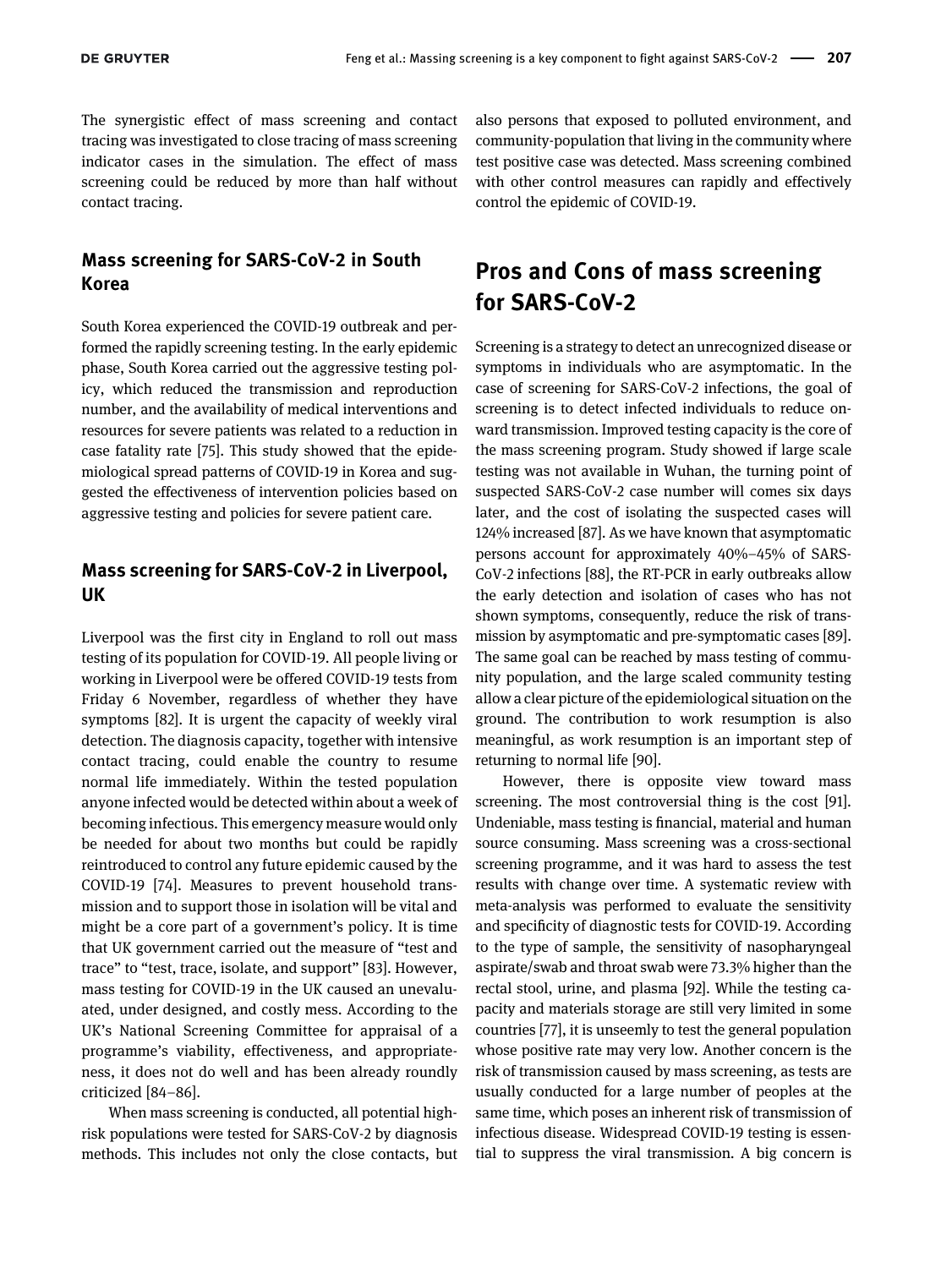availability, but the accuracy of detection is a long-term consideration. Although RT-PCR is relatively accurate, false positives and false negatives will accumulate as mass screening strategies are employed [[93](#page-15-13)]. On one hand, misdiagnoses could have major implications on the ability to detect the infections individuals [[94](#page-15-14)]. On the other hand, false alarms may cause unnecessary isolation to those innocent people and their close contacts [\[95\]](#page-15-15). Although a positive nucleic test can indicate the presence of viral RNA, some false negative results may be due to the relatively low viral load in asymptomatic infected people, and the accuracy of the diagnostic method cannot be accurately detected [[93](#page-15-13)]. We found only modelling studies on the effectiveness question with unrealistically positive assumption the effectiveness question with unrealistically positive assumptions [\[96](#page-15-16)]. Regarding effectiveness of screening for SARS-CoV-2 infection, there wasn't study addressing this question [\[96](#page-15-16)].

The need to mobilize sufficient medical personnel to conduct the nasopharyngeal swabs could be a major obstacle to countries. Nasopharyngeal swabs can be selfadministered and therefore reduce demand on trained personnel and transmission risk in the process of sample collection or even may enable testing at home. Mass screening was used rapid antigen tests for the whole population in Slovakia. Rapid antigen tests were less sensitive in detecting infections with low viral load but have been found to detect the vast majority of infectious infections. So, it easily caused false negatives. Mass screening in UK was used the lateral flow test, with a high false negative rate. This is also a huge problem in a low prevalence setting. Besides, in the mass screening process, data protection and privacy laws were ignored [\[97](#page-15-17)]. It is potentially in breach of the Declaration of Helsinki [\[97\]](#page-15-17). Ethical and law problem is also being concerned in terms of refusal testing and privacy protection [[98\]](#page-15-18). Some countries proactively open the data of confirmed cases to the public or share it with medical institutions to find close contacts more efficiently [\[99](#page-15-19)]. This resulted in too much information leakage. Based on some of the above reasons, mass screening programme has been blamed as unevaluated, under designed, and costly mess [\[84](#page-15-6)].

# Essential condition of mass screening for SARS-CoV-2

There are certain conditions that must be met for a successful mass testing program. First, the mass screening program must have clear aim. The aim of testing determines the target population and the methods of test, and clear aim helps the stakeholders to make a rational plan. Second, the workers should have a reasonable plan and overall arrangement. Mass testing consumes a lot of manpower, material and financial resources, and involves many parts, so a comprehensive programme plan is critical to achieve the goal. The programme should not only define the processes of sample collection and testing but also have to involve the interpretating of test results and disposal of test-positive and -negative cases. Importantly, mass screening should be used combined with followed isolation and contact tracing measures. Third, the laboratory possesses reliable reagent and unified methods. Fast point-of-care tests were used is some places, however, the accuracy of the methods is unsure. Forth, sufficient facilities and manpower that able to test the vast quantities of samples. Mass testing means that testing must be widely available, large university and commercial laboratories will contribute to the roll-out, supplementing the capacity of the lighthouse labs. Fifth, the sampling site requires proper field organization. To curb the chances of infection in crowds waiting for test, sample collections is suggested to be done by physicians in outdoors or in a separate facility outside the main building complexes. In addition, temperature monitor, mandatory mask wearing and >1 m social distance are required to be complied by the waiting crowds. When going to the sampling site, the participants need wear mask and follow the command and guidance of the field staff.

### Prospects of mass screening for SARS-CoV-2

Mass screening is an intervention strategy for COVID-19 control in the general population regardless of the presentation of symptoms ([Figure 4](#page-12-4)). Mass screening was considered to be a viable strategy to control the SARS-CoV-2 epidemic. The strategy can identify the isolate asymptomatic cases in the early stages of infection and reduce the risk of virus transmission [[100\]](#page-15-20). China has conducted mass screening in many cities, including Beijing, Qingdao, Shijiazhuang, Dalian, Kashi, and Nanjing. Luxembourg and Slovakia also implemented similar mass screening at the national level to allow partial lockdown measures to be eased. The large-scale testing conducted after the reopening of Wuhan city was mainly aimed at ensuring that Wuhan was not affected by COVID-19 and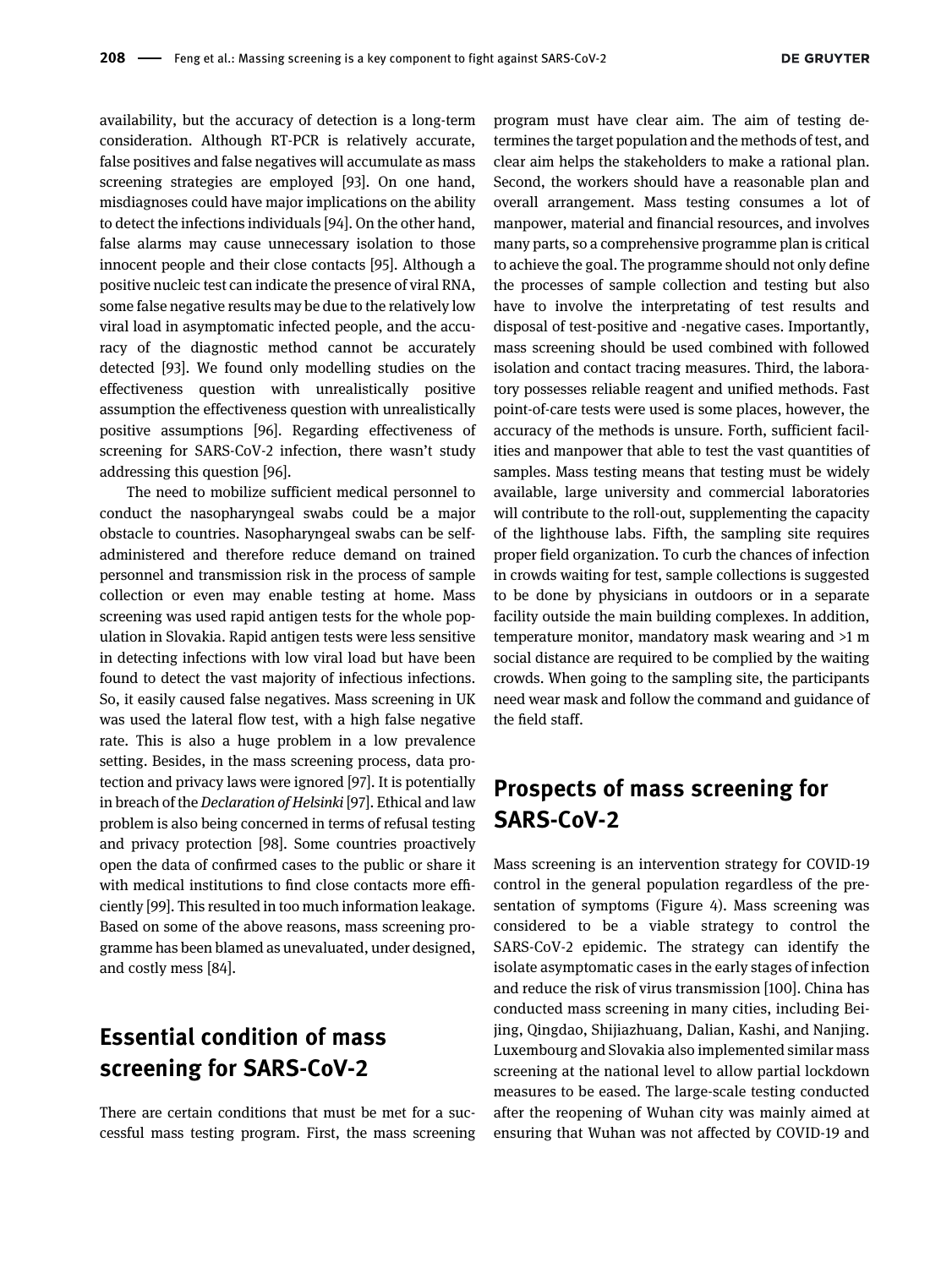

<span id="page-12-4"></span>Figure 4: Diagram of controlling the transmission of COVID-19 with mass screening and contact tracing. The mass screening is an intervention strategy for COVID-19 control in the general population. We can identify the isolate asymptomatic cases with SARS-CoV-2, isolate the cases, and trace the close contacts.

rebuilt the public's confidence in normal economic activities [\[100](#page-15-20)]. In contrast, the purpose of mass screening in other Chinese cities was to rule out the risk of a possible pandemic. Mass screening may provide a potential solution to curb the epidemic by detecting most infected individuals in a short time and may be particularly helpful in identifying asymptomatic cases to curb further transmission [[101,](#page-15-21) [102\]](#page-15-22). This will be depended on the capacity of the healthcare system and the feasibility implementation of programme.

Mass screening is a fundamental aspect of COVID-19 control, and a core component of a combination approach that able to detect the case as early as possible and avoid secondary cases. Through mass screening, we can identify the infections with SARS-CoV-2, isolate the cases, and trace the close contacts [\(Figure 4](#page-12-4)). These measures can help us contain the transmission of COVID-19. Additionally, mass screening helps to understand the prevalence of infection and promote work resumption. A successful mass screening programme with comprehensive plan might restore normal life many months earlier than mass vaccination [\[103\]](#page-15-23). Mass screening will be critical when pursuing an exit strategy from strict lockdown measures that curb spread of the virus.

Research funding: This study was supported by National Key R&D Program of China 2021ZD0114103 to QY W.

Author contributions: All authors have accepted responsibility for the entire content of this manuscript and approved its submission.

Competing interests: Authors state no conflict of interest. Informed consent: Not applicable.

Ethical approval: Not applicable.

### References

- <span id="page-12-0"></span>1. Zhu N, Zhang DY, Wang WL, Li XW, Yang B, Song JD, et al. A novel coronavirus from patients with pneumonia in China, 2019. N Engl J Med 2020;382:727–33.
- <span id="page-12-1"></span>2. Zhou P, Yang XL, Wang XG, Hu B, Zhang L, Zhang W, et al. A pneumonia outbreak associated with a new coronavirus of probable bat origin. Nature 2020;579:270–3.
- <span id="page-12-2"></span>3. Eurosurveillance Editorial Team. Note from the editors: World Health Organization declares novel coronavirus (2019-nCoV) sixth public health emergency of international concern. Euro Surveill 2020;25:200131e.
- <span id="page-12-3"></span>4. Coronaviridae Study Group of the International Committee on Taxonomy of Viruses. The species severe acute respiratory syndrome-related coronavirus: classifying 2019-nCoV and naming it SARS-CoV-2. Nat Microbiol 2020;5:536–44.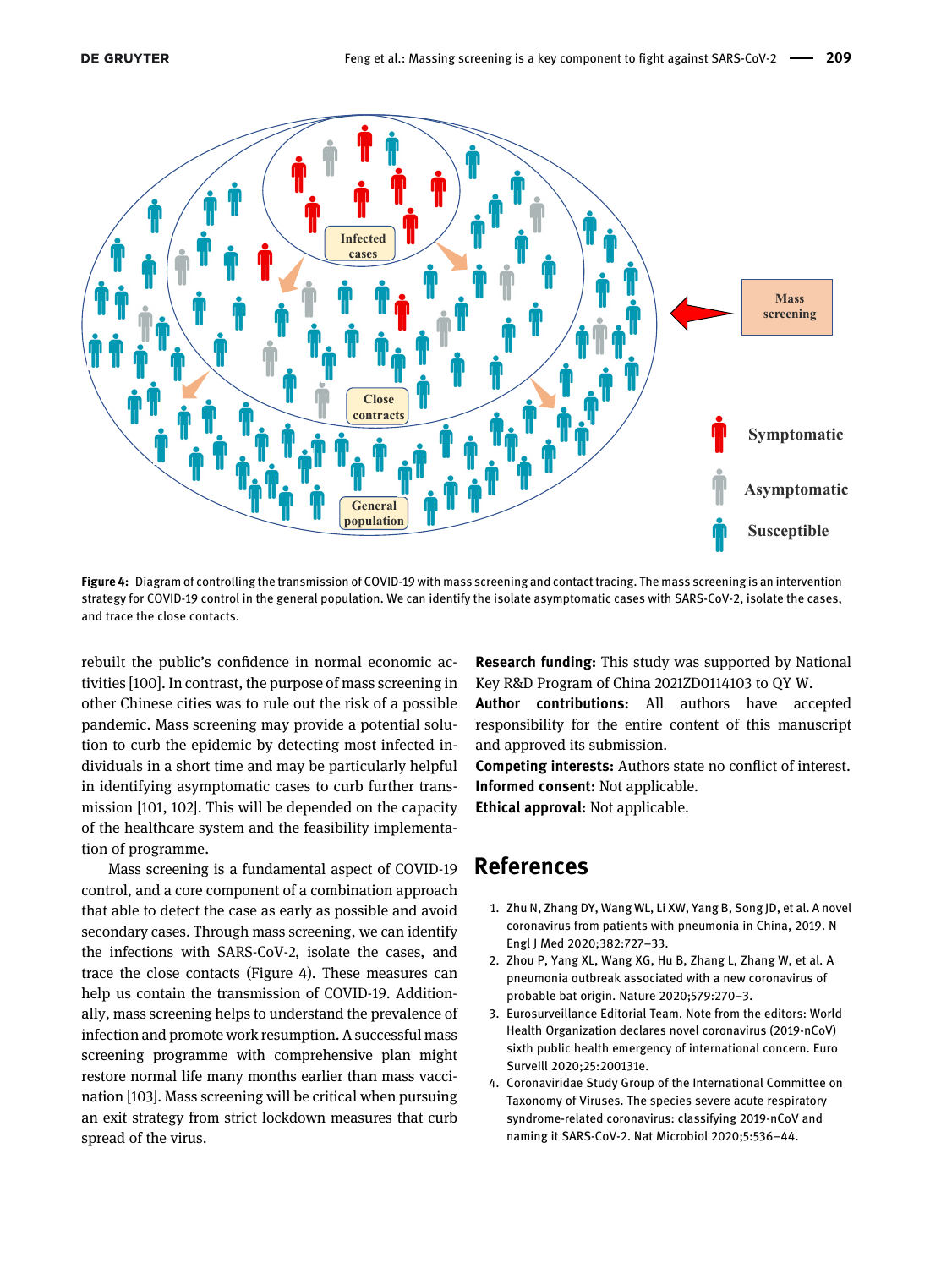- <span id="page-13-0"></span>5. Hu B, Guo H, Zhou P, Shi ZL. Characteristics of SARS-CoV-2 and COVID-19. Nat Rev Microbiol 2021;19:141–54.
- <span id="page-13-1"></span>6. Li ZJ, Chen QL, Feng LZ, Rodewald L, Xia YY, Yu HL, et al. Active case finding with case management: the key to tackling the COVID-19 pandemic. Lancet 2020;396:63–70.
- <span id="page-13-2"></span>7. Lai SJ, Ruktanonchai NW, Zhou LC, Prosper O, Luo W, Floyd JR, et al. Effect of non-pharmaceutical interventions to contain COVID-19 in China. Nature 2020;585:410–3.
- 8. Li RY, Chen B, Zhang T, Ren ZH, Song YM, Xiao YX, et al. Global COVID-19 pandemic demands joint interventions for the suppression of future waves. Proc Natl Acad Sci USA 2020;117: 26151–7.
- 9. Prem K, Liu Y, Russell TW, Kucharski AJ, Eggo RM, Davies N, et al. The effect of control strategies to reduce social mixing on outcomes of the COVID-19 epidemic in Wuhan, China: a modelling study. Lancet Public Health 2020;5:e261–70.
- <span id="page-13-3"></span>10. Ryu S, Gao H, Wong JY, Shiu EYC, Xiao J, Fong MW, et al. Nonpharmaceutical measures for pandemic influenza in nonhealthcare settings-international travel-related measures. Emerg Infect Dis 2020;26:961–6.
- 11. Xiao JY, Shiu EYC, Gao HZ, Wong JY, Fong MW, Ryu S, et al. Nonpharmaceutical measures for pandemic influenza in nonhealthcare settings-personal protective and environmental measures. Emerg Infect Dis 2020;26:967–75.
- 12. Fong MW, Gao HZ, Wong JY, Xiao J, Shiu EYC, Ryu S, et al. Nonpharmaceutical measures for pandemic influenza in nonhealthcare settings-social distancing measures. Emerg Infect Dis 2020;26:976–84.
- <span id="page-13-4"></span>13. Kucharski AJ, Klepac P, Conlan AJK, Kissler SM, Tang ML, Fry H, et al. Effectiveness of isolation, testing, contact tracing, and physical distancing on reducing transmission of SARS-CoV-2 in different settings: a mathematical modelling study. Lancet Infect Dis 2020;20:1151–60.
- <span id="page-13-5"></span>14. Contreras S, Dehning J, Loidolt M, Zierenberg J, Spitzner FP, Urrea-Quintero JH, et al. The challenges of containing SARS-CoV-2 via test-trace-and-isolate. Nat Commun 2021;12:378.
- <span id="page-13-6"></span>15. Wilson JMG. Principles and practice of screening or disease. Geneva: World Health Organization; 1968.
- <span id="page-13-7"></span>16. Chronic Illness in the US. US Commission on chronic illness. Cambridge, USA and London, UK: Harvard University Press; 1957.
- <span id="page-13-8"></span>17. Raffle AE, Gray JAM. Screening: evidence and practice. Oxford: Oxford University Press; 2007.
- 18. Breslow L. Multiphasic screening in California. J Chron Dis 1955; 2:375–83.
- 19. Mountin JW. Multiple screening and specialized programs. Publ Health Rep 1950;65:1359–68.
- <span id="page-13-14"></span>20. Thorner RM, Remin QR. Principles and procedures in the evaluation of screening for disease. Publ Health Monogr 1961; 67:1–20.
- <span id="page-13-15"></span>21. Rimawi BH, Haddad L, Badell ML, Chakraborty R. Management of HIV infection during pregnancy in the United States: updated evidence-based recommendations and future potential practices. Infect Dis Obstet Gynecol 2016;2016:7594306.
- <span id="page-13-9"></span>22. Khan K, Eckhardt R, Brownstein JS, Naqvi R, Hu W, Kossowsky D, et al. Entry and exit screening of airline travellers during the A(H1N1) 2009 pandemic: a retrospective evaluation. Bull World Health Organ 2013;91:368–76.
- <span id="page-13-10"></span>23. World Health Organization. Technical note for Ebola virus disease preparedness planning for entry screening at airports, ports and land crossings. Geneva: World Health Organization; 2014.
- <span id="page-13-11"></span>24. Cochrane AL, Holland WW. Validation of screening procedures. Br Med Bull 1971;27:3–8.
- <span id="page-13-12"></span>25. Pang XH, Ren LL, Wu SS, Ma WT, Yang J, Di L, et al. Cold-chain food contamination as the possible origin of COVID-19 resurgence in Beijing. Natl Sci Rev 2020;7:1861–4.
- <span id="page-13-13"></span>26. Xing YH, Wong GWK, Wei N, Hu XW, Xing QS. Rapid response to an outbreak in Qingdao, China. N Engl J Med 2020;383:1–3.
- <span id="page-13-16"></span>27. Lee VJ, Chiew CJ, Khong WX. Interrupting transmission of COVID-19: lessons from containment efforts in Singapore. J Trav Med 2020;27:taaa039.
- <span id="page-13-17"></span>28. Cheng MP, Papenburg J, Desjardins M, Kanjilal S, Quach C, Libman M, et al. Diagnostic testing for severe acute respiratory syndrome-related coronavirus 2: a narrative review. Ann Intern Med 2020;172:726–34.
- <span id="page-13-18"></span>29. Vandenberg O, Martiny D, Rochas O, Belkum A, Kozlakidis Z. Considerations for diagnostic COVID-19 tests. Nat Rev Microbiol 2021;19:171–83.
- <span id="page-13-19"></span>30. Weissleder R, Lee H, Ko J, Pittet MJ. COVID-19 diagnostics in context. Sci Transl Med 2020;12:eabc1931.
- <span id="page-13-20"></span>31. Joung JL, Ladha A, Saito M, Kim NG, Woolley AE, Segal M, et al. Detection of SARS-CoV-2 with SHERLOCK one-pot testing. N Engl J Med 2020;383:1–4.
- <span id="page-13-21"></span>32. Corman VM, Landt O, Kaiser M, Molenkamp R, Meijer A, Chu DK, et al. Detection of 2019 novel coronavirus (2019-nCoV) by realtime RT-PCR. Euro Surveill 2020;25:2000045.
- <span id="page-13-22"></span>33. Chu DKW, Pan Y, Cheng SMS, Hui KPY, Krishnan P, Liu YZ, et al. Molecular diagnosis of a novel coronavirus (2019-nCoV) causing an outbreak of pneumonia. Clin Chem 2020;66:549–55.
- <span id="page-13-23"></span>34. Zou LR, Ruan F, Huang MX, Liang LJ, Huang HT, Hong ZS, et al. SARS-CoV-2 viral load in upper respiratory specimens of infected patients. N Engl J Med 2020;382:1177–9.
- <span id="page-13-24"></span>35. Liu Y, Yan LM, Wan LG, Xiang TX, Le AP, Liu JM, et al. Viral dynamics in mild and severe cases of COVID-19. Lancet Infect Dis 2020;20:656–7.
- <span id="page-13-25"></span>36. Sahajpal NS, Mondal AK, Ananth S, Njau A, Ahluwalia P, Kota V, et al. Clinical validation of a sensitive test for saliva collected in healthcare and community settings with pooling utility for severe acute respiratory syndrome coronavirus 2 mass surveillance. J Mol Diagn 2021;23:788–95.
- <span id="page-13-26"></span>37. Saegerman C, Donneau AF, Speybroeck N, Diep AN, Williams A, Stamatakis L, et al. Repetitive saliva-based mass screening as a tool for controlling SARS-CoV-2 transmission in nursing homes. Transbound Emerg Dis 2021.<https://doi.org/10.1111/tbed.14280>.
- <span id="page-13-27"></span>38. Dinnes J, Deeks JJ, Berhane S, Taylor M, Adriano A, Davenport C, et al. Rapid, point-of-care antigen and molecular-based tests for diagnosis of SARS-CoV-2 infection. Cochrane Database Syst Rev 2021;3:CD013705.
- <span id="page-13-28"></span>39. Chan JF, Choi GK, Tsang AK, Tee KM, Lam HY, Yip CC, et al. Development and evaluation of novel real-time reverse transcription-PCR assays with locked nucleic acid probes targeting leader sequences of human-pathogenic coronaviruses. J Clin Microbiol 2015;53:2722–6.
- <span id="page-13-29"></span>40. Dare RK, Fry AM, Chittaganpitch M, Sawanpanyalert P, Olsen SJ, Erdman DD. Human coronavirus infections in rural Thailand: a comprehensive study using real-time reverse-transcription polymerase chain reaction assays. J Infect Dis 2007;196:1321–8.
- <span id="page-13-30"></span>41. Dorfman R. The detection of defective members of large populations. Ann Math Stat 1943;14:436–40.
- <span id="page-13-31"></span>42. Hwang FK. A method for detecting all defective members in a population by group testing. J Am Stat Assoc 1972;67:605–8.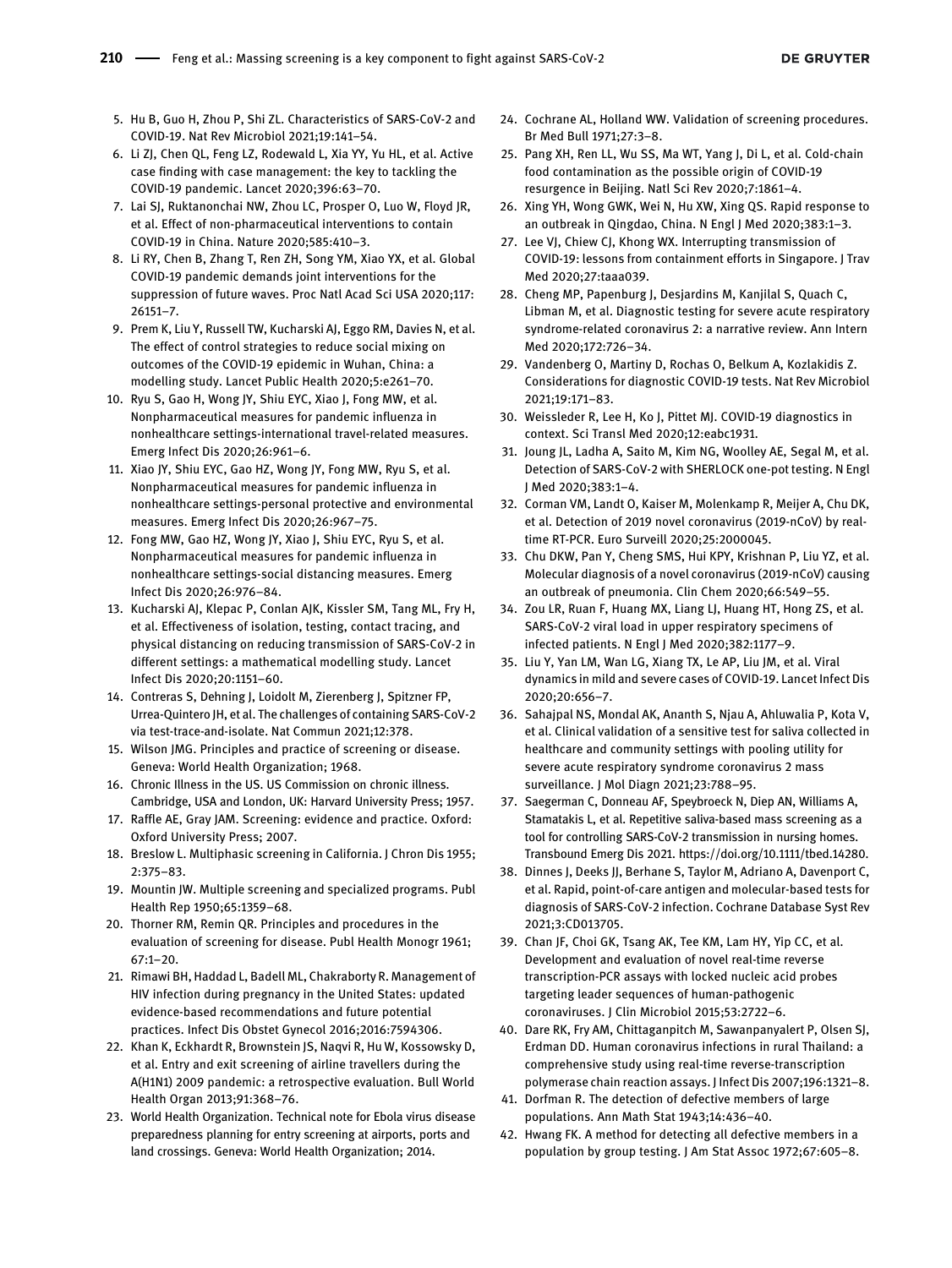- <span id="page-14-0"></span>43. Mutesa L, Ndishimye P, Butera Y, Souopgui J, Uwineza A, Rutayisire R, et al. A pooled testing strategy for identifying SARS-CoV-2 at low prevalence. Nature 2021;589:276–80.
- <span id="page-14-1"></span>44. Barak N, Ben-Ami R, Sido T, Perri A, Shtoyer A, Rivkin M, et al. Lessons from applied large-scale pooling of 133,816 SARS-CoV-2 RT-PCR tests. Sci Transl Med 2021;13:eabf2823.
- <span id="page-14-2"></span>45. Ball J, McNally A. Pooled testing for SARS-CoV-2 could provide the solution to UK's testing strategy. BMJ 2020;371:m4312.
- <span id="page-14-3"></span>46. Lohse S, Pfuhl T, Berkó-Göttel B, Rissland J, Geißler T, Gärtner B, et al. Pooling of samples for testing for SARS-CoV-2 in asymptomatic people. Lancet Infect Dis 2020;20:1231–2.
- <span id="page-14-4"></span>47. Mahmoud SA, Ibrahim E, Thakre B, Teddy JG, Raheja P, Ganesan S, et al. Evaluation of pooling of samples for testing SARS-CoV-2 for mass screening of COVID-19. BMC Infect Dis 2021;21:360.
- <span id="page-14-5"></span>48. Caitlin P, Jesse P. Rapid antigen-based testing for respiratory syncytial virus: moving diagnostics from bench to bedside? Future Microbiol 2013;8:435–44.
- <span id="page-14-6"></span>49. Chartrand C, Tremblay N, Renaud C, Papenburg J. Diagnostic accuracy of rapid antigen detection tests for respiratory syncytial virus infection: systematic review and meta-analysis. J Clin Microbiol 2015;53:3738–49.
- <span id="page-14-7"></span>50. Merckx J, Wali R, Schiller I, Caya C, Gore GC, Chartrand C, et al. Diagnostic accuracy of novel and traditional rapid tests for influenza infection compared with reverse transcriptase polymerase chain reaction: a systematic review and metaanalysis. Ann Intern Med 2017;167:394–409.
- <span id="page-14-8"></span>51. Lau SK, Woo PC, Wong BH, Tsoi HW, Woo GK, Poon RW, et al. Detection of severe acute respiratory syndrome (SARS) coronavirus nucleocapsid protein in SARS patients by enzymelinked immunosorbent assay. J Clin Microbiol 2004;42:2884–9.
- 52. Sastre P, Dijkman R, Camunas A, Ruiz T, Jebbink MF, van der Hoek L, et al. Differentiation between human coronaviruses NL63 and 229E using a novel double-antibody sandwich enzyme-linked immunosorbent assay based on specific monoclonal antibodies. Clin Vaccine Immunol 2011;18: 113–8.
- 53. Liu IJ, Chen PJ, Yeh SH, Chiang YP, Huang LM, Chang MF, et al. Immunofluorescence assay for detection of the nucleocapsid antigen of the severe acute respiratory syndrome (SARS) associated coronavirus in cells derived from throat wash samples of patients with SARS. J Clin Microbiol 2005;43: 2444–8.
- <span id="page-14-9"></span>54. Chen YX. A highly specific rapid antigen detection assay for onsite diagnosis of MERS. J Infect 2016;73:82–97.
- <span id="page-14-10"></span>55. Sizun J, Arbour N, Talbot PJ. Comparison of immunofluorescence with monoclonal antibodies and RT-PCR for the detection of human coronaviruses 229E and OC43 in cell culture. J Virol Methods 1998;72:145–52.
- <span id="page-14-11"></span>56. Diao B, Wen K, Chen J, Liu Y, Yuan Z, Han C, et al. Diagnosis of acute respiratory syndrome coronavirus 2 infection by detection of nucleocapsid protein. medRxiv; 2020.
- <span id="page-14-12"></span>57. Bruning AHL, Aatola H, Toivola H, Ikonen N, Savolainen-Kopra C, Blomqvist S, et al. Rapid detection and monitoring of human coronavirus infections. New Microb New Infect 2018;24:52–5.
- <span id="page-14-13"></span>58. Yokota ISP, Okada K, Unoki Y, Yang YC, Iwasaki S, Fujisawa S, et al. A novel strategy for SARS-CoV-2 mass screening with quantitative antigen testing of saliva: a diagnostic accuracy study. Lancet Microbe 2021;2:e397–404.
- <span id="page-14-14"></span>59. Hirotsu Y, Maejima M, Shibusawa M, Nagakubo Y, Hosaka K, Amemiya K, et al. Comparison of automated SARS-CoV-2 antigen

test for COVID-19 infection with quantitative RT-PCR using 313 nasopharyngeal swabs, including from seven serially followed patients. Int J Infect Dis 2020;99:397–402.

- <span id="page-14-15"></span>60. Aoki K, Nagasawa T, Ishii Y, Yagi S, Okuma S, Kashiwagi K, et al. Clinical validation of quantitative SARS-CoV-2 antigen assays to estimate SARS-CoV-2 viral loads in nasopharyngeal swabs. J Infect Chemother 2021;27:613–6.
- <span id="page-14-16"></span>61. Kobayashi R, Murai R, Asanuma K, Fujiya Y, Takahashi S. Evaluating a novel, highly sensitive, and quantitative reagent for detecting SARS-CoV-2 antigen. J Infect Chemother 2021;27:800–7.
- <span id="page-14-17"></span>62. Ksiazek TG, Erdman D, Goldsmith CS, Zaki SR, Peret T, Emery S, et al. A novel coronavirus associated with severe acute respiratory syndrome. N Engl J Med 2003;348:1953–66.
- <span id="page-14-18"></span>63. Peiris JSM, Lai ST, Poon LLM, Guan Y, Yam LYC, Lim W, et al. Coronavirus as a possible cause of severe acute respiratory syndrome. Lancet 2003;361:1319–25.
- <span id="page-14-19"></span>64. Guo L, Ren LL, Yang SY, Xiao M, Chang D, Yang F, et al. Profiling early humoral response to diagnose novel coronavirus disease (COVID-19). Clin Infect Dis 2020;71:778–85.
- <span id="page-14-20"></span>65. Patrick DM, Petric M, Skowronski DM, Guasparini R, Booth TF, Krajden M, et al. An outbreak of human coronavirus OC43 infection and serological cross-reactivity with SARS coronavirus. Can J Infect Dis Med Microbiol 2006;17:330–6.
- <span id="page-14-21"></span>66. To KKW, Tsang OTY, Leung WS, Tam AR, Wu T-C, Lung DC, et al. Temporal profiles of viral load in posterior oropharyngeal saliva samples and serum antibody responses during infection by SARS-CoV-2: an observational cohort study. Lancet Infect Dis 2020;20:565–74.
- <span id="page-14-22"></span>67. Deeks JJ, Dinnes J, Takwoingi Y, Davenport C, Soijker R, Taylor-Phillips S, et al. Antibody tests for identification of current and past infection with SAS-CoV-2. Cochrane Database Syst Rev 2020;6:CD013652.
- <span id="page-14-23"></span>68. Zhao JJ, Yuan Q, Wang HY, Liu W, Liao XJ, Su YY, et al. Antibody responses to SARS-CoV-2 in patients with novel coronavirus disease 2019. Clin Infect Dis 2020;71:2027–34.
- <span id="page-14-24"></span>69. Lohse S, Pfuhl T, Berko-Gottel B, Rissland J, Geibler T, Gartner B, et al. Pooling of samples for testing for SARS-CoV-2 in asymptomatic people. Lancet Infect Dis 2020;20:30516–8.
- <span id="page-14-25"></span>70. Hellewell J, Abbott S, Gimma A, Bosse NI, Jarvis CI, Russell TW, et al. Feasibility of controlling COVID-19 outbreaks by isolation of cases and contacts. Lancet Global Health 2020;8:e488–96.
- <span id="page-14-26"></span>71. Griffin S. Covid-19: test and trace programmes are important but no silver bullet, say scientists. BMJ 2020;369:m2151.
- <span id="page-14-27"></span>72. Dandhi M, Yokoe DS, Havlir DV. Asymptomatic transmission, the achilles' heel of current strategies to control Covid-19. N Engl J Med 2020;382:2158–60.
- <span id="page-14-28"></span>73. He X, Lau EHY, Wu P, Deng X, Wang J, Hao X, et al. Temporal dynamics in viral shedding and transmissibility of COVID-19. Nat Med 2020;26:672–5.
- <span id="page-14-29"></span>74. Peto J. Covid-19 mass testing facilities could end the epidemic rapidly. BMJ 2020;368:m1163.
- <span id="page-14-30"></span>75. Lee W, Hwang SS, Song I, Park C, Kim H, Song IK, et al. COVID-19 in South Korea: epidemiological and spatiotemporal patterns of the spread and the role of aggressive diagnostic tests in the early phase. Int J Epidemiol 2020;49:1106–16.
- <span id="page-14-31"></span>76. Ball J, McMally A. Pooled testing for SARS-CoV-2 could provide the solution to UK's testing strategy. BMJ 2020;371:m4312.
- <span id="page-14-32"></span>77. Cao SY, Gan Y, Wang C, Bachmann M, Wei SB, Gong J, et al. Postlockdown SARS-CoV-2 nucleic acid screening in nearly ten million residents of Wuhan, China. Nat Commun 2020;11:5917.